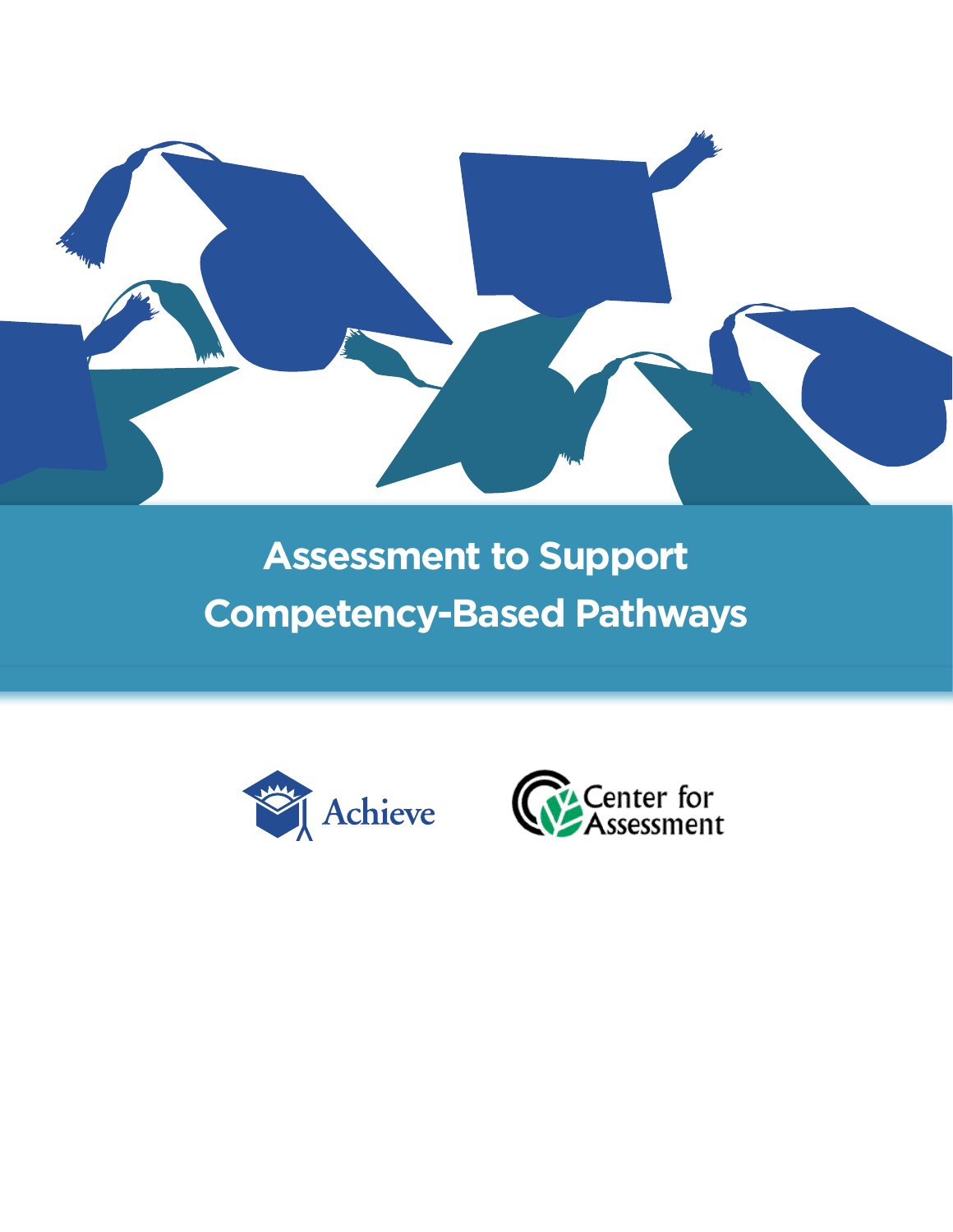# **Table of Contents**

| <b>Introduction</b>                             | 1            |
|-------------------------------------------------|--------------|
| <b>Foundations of CBP</b>                       | $\mathbf{2}$ |
| <b>Design and Implementation Considerations</b> | 5            |
| <b>Validity Considerations</b>                  | 10           |
| <b>Conclusion</b>                               | 15           |
| <b>References</b>                               | 16           |
| <b>Acknowledgments</b>                          | 17           |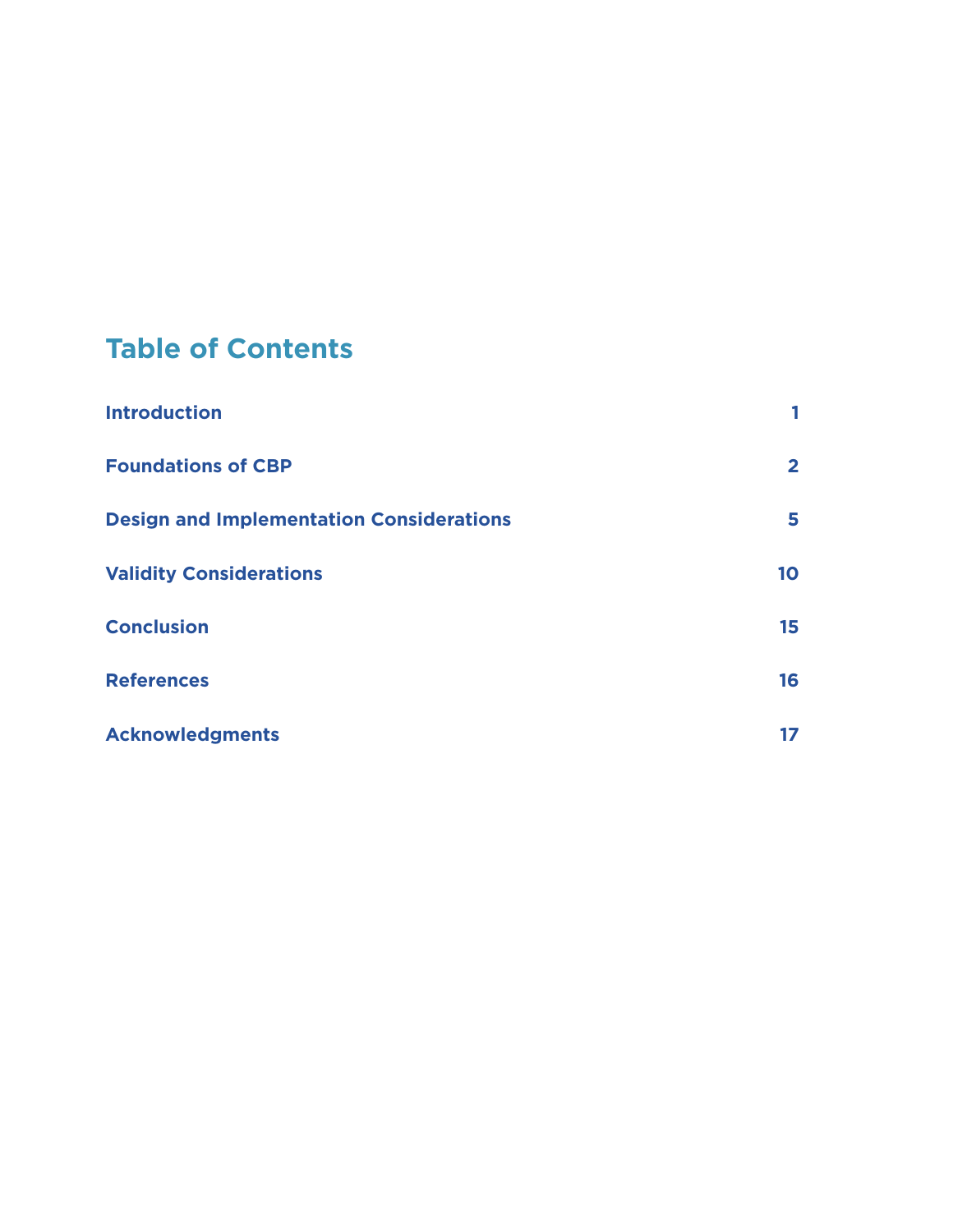# Assessment to Support Competency-Based Pathways

# **Introduction**

Across the nation, state and local leaders have embraced two critical goals for public education: quality and equity. Students should be better prepared than they have been in the past; the goal now is for all students to graduate from high school ready for college and career. All students, regardless of race, economic background or geographic location, should reach or exceed college and career readiness. A number of states, districts and schools have determined that competency-based pathways (CBP) are a promising way to meet these goals. Focusing on competency requires students to demonstrate mastery on all essential knowledge and skills rather than merely attain lower levels of understanding. Providing pathways acknowledges that to ensure equity, students need personalized instructional supports and may reach and demonstrate their mastery in different ways.

A core tenet of CBP is that accurate, credible and useful student assessment information plays an essential role in supporting learning. **Assessments should be a meaningful learning experience for students, provide rich information to educators so they can provide targeted support to students, and send students and parents clear signals about students' readiness for next steps.** Assessment systems should be designed to help monitor the quality and consistency of determinations about whether a student is ready to move on and signal rigorous definitions of mastery or proficiency. Assessments should vary

### What Characteristics Differentiate Assessment that Supports CBP?

In a competency-based system, like in a traditional education system, assessments have a variety of uses such as to inform instruction, diagnose student needs and communicate student progress and outcomes to families and broader communities. Assessment in a competency-based system has an additional use – to help validate the determinations that teachers make about student proficiency or mastery of standards.

Additionally, assessments that support CBP often have these characteristics:

- Allow students to demonstrate their learning at their own point of readiness
- Contribute to student learning by encouraging students to apply and extend their knowledge
- Require students to actually demonstrate their learning
- Where possible, provide flexibility in how students demonstrate their learning (e.g. through a presentation, research paper or video)

enough to reflect the personalization inherent in different pathways yet be comparable enough to ensure quality. Students should be able to take assessments as soon as they are ready, rather than wait for the end of the year, so that they can move ahead when they need to do so.

Yet, little practical guidance is currently available for those designing assessments associated with CBP systems. For example, can the basic principles and practices of assessment design be applied to CBP systems without modification? What is it about CBP that makes the design of comprehensive assessment systems challenging? Are there unique considerations for validating CBP assessment systems? This document addresses the role of summative assessment in supporting CBP, clarifies key assessment challenges, and provides examples and recommendations that will be useful in guiding those who wish to design and implement assessment systems to support CBP.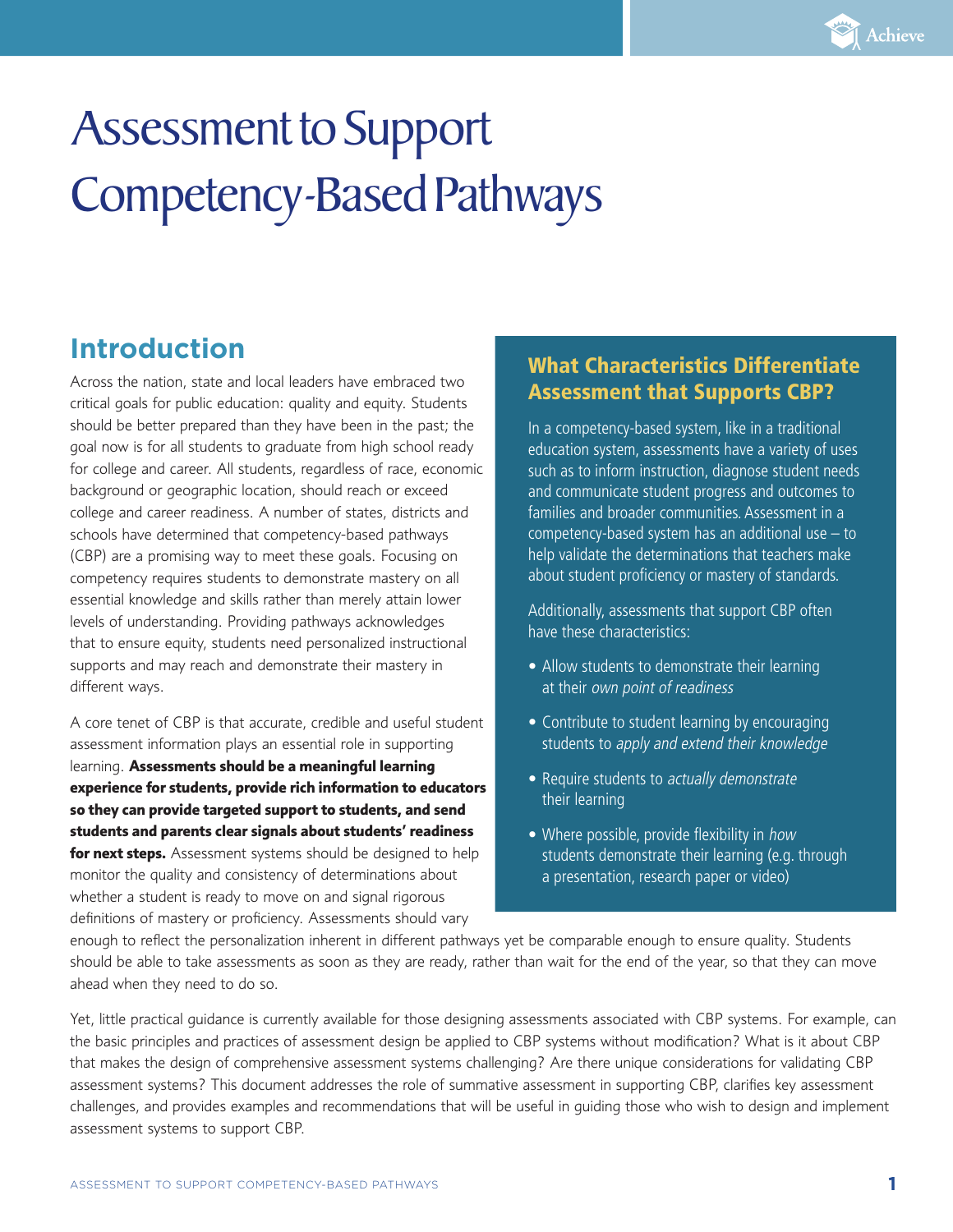# **Foundations of CBP**

For the last 40 years, there has been ongoing interest in competency-based education from many quarters. In 2011, the International Association for K-12 Online Learning (iNACOL) and the Council of Chief State School Officers (CCSSO) sponsored a national summit to develop a common, working definition of "competency-based pathways." Soon thereafter, Achieve launched a working group of states and national organizations to explore the essential state policy decisions for graduation requirements, assessment and accountability that would lead to a CBP system that supports all students reaching and exceeding college and career readiness. The Achieve group adapted the working definition into the following points.

### A Starting Point for Defining CBP

The following description, adopted by Achieve's Competency-Based Pathways Working Group, is adapted from the iNACOL/CCSSO working definition of CBP (Patrick & Sturgis, 2011):

- Students advance upon demonstrated mastery.
- Competencies include explicit, measurable, transferable learning objectives that empower students.
- Assessment is meaningful and a positive learning experience for students.
- Students receive rapid, differentiated support based on their individual learning needs.
- Learning outcomes emphasize competencies that include the application and creation of knowledge.
- The process of reaching learning outcomes encourages students to develop skills and dispositions important for success in college, careers and citizenship.

#### **Conceptions of Competency**

The term "competency" has been used in two distinct ways in the educational and psychological literature. The first use of "competency" is a state of being, of having ability. The other use of "competency" is the definition of the "things" in which a person could have demonstrated a set of knowledge and skills — "competency in writing," "competency in mathematical problem-solving" and so on.

Both of these meanings of "competency" are in play today, and both have important implications for the definition, assessment and eventual use of competency determinations. Achieve's working definition of CBP incorporates both of these perspectives: There is attention to specified knowledge, skills, abilities, and dispositions that can be made explicit and measured, specified and demonstrated with mastery.



- What are the abilities or "things" in which a person should be skilled and/or knowledgeable? For example, what competencies do all students need for college and career readiness?
- Given the educational purpose, what level of specificity is needed to define these abilities or "things" – from smaller building blocks to larger, integrated units?
- To what extent will they focus primarily on academic knowledge and skills, or go beyond to other cognitive, metacognitive, or non-cognitive skills?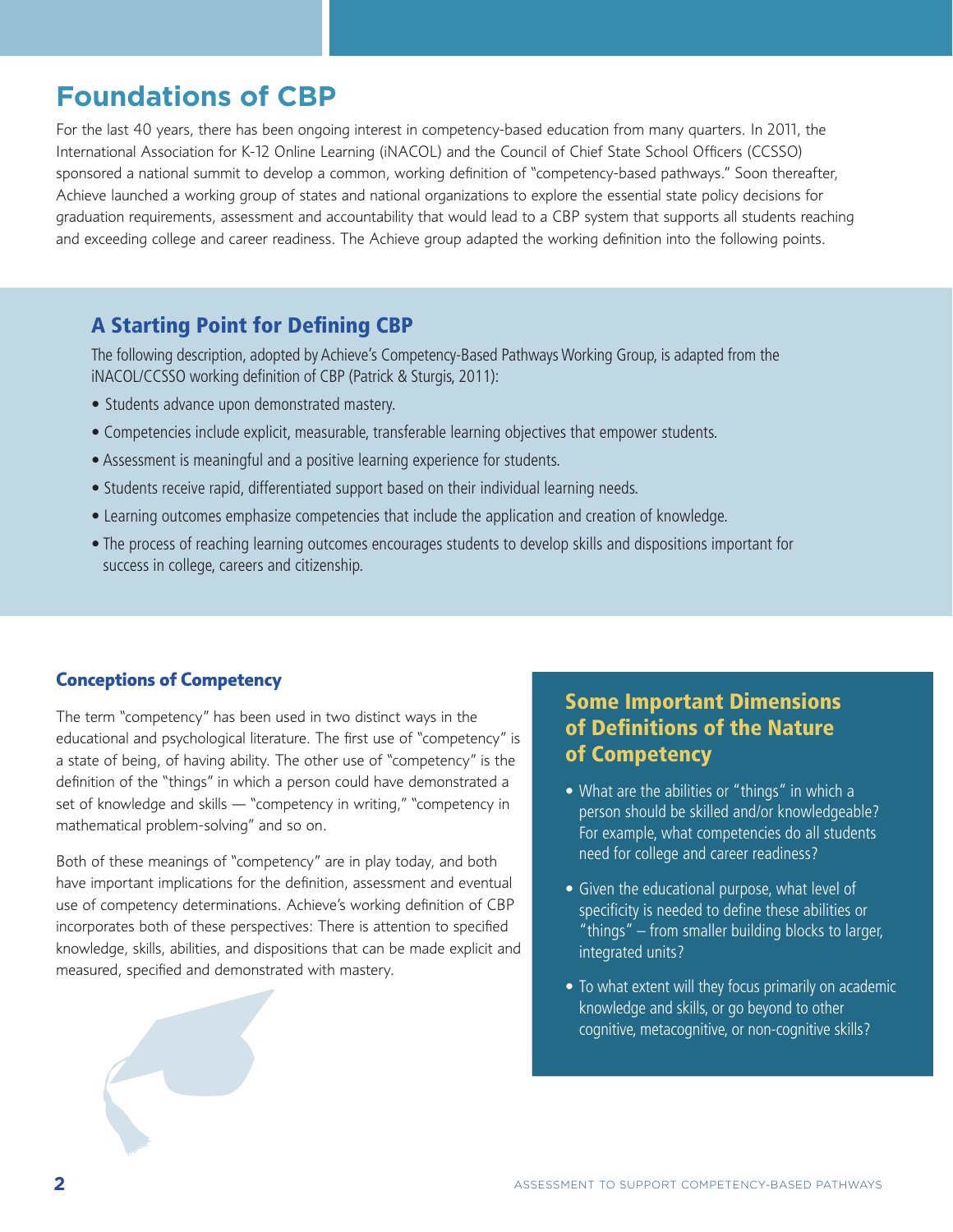

#### **Scope: Building Blocks or Larger Units?**

Considering the scope or grain size of the competencies to be assessed is also critical for the design of learning and assessment systems, depending upon the purpose and use of the assessment under consideration. For example, are competencies to be assessed the same as individual content standards? Sometimes the purpose and use of the assessment may require smaller, more specific units of knowledge or skills aligned to the standards. For example, the content standard may cover understanding and being able to do addition of whole numbers up to 100. However, the instructional course may break up learning this standard into smaller chunks, so an instructor might want to know that the student is competent on a smaller chunk before going on to the next one.

CBP that focus on deeper learning may also often involve larger units — typically involving multiple standards. In this case, the purpose and use of the assessment requires measuring and understanding how students have integrated or applied several aspects of knowledge and skills to produce a performance that goes beyond a single content standard. This view often focuses on the "big ideas" or "enduring understandings" (e.g., Wiggins & McTigue, 2005) of the academic content areas as the learning goals. For example, a good mathematical assessment task might ask a student to solve a multistep problem that requires the integration of standards from more than one conceptual category.

#### **Academic Knowledge and Skills or More?**

Another aspect is to assess standards and competencies that combine knowledge and skills beyond the academic knowledge and skills typically found in a state's academic content standards. This can be a strategy to help all students reach or exceed college- and career-ready standards and expectations, assuring that diverse learners advance through their course of study with the full array of knowledge and skills they will need to be prepared. This view may reinforce the focus of assessment on application — demonstration of skills such as working with others to complete a complex task and/or performance in a specified or "real-world" context such as choosing a project topic rather having the teacher assign it or communicating the results to a nonschool audience. A focus on integration of procedure and understanding is a key part of the Common Core State Standards (CCSS) Standards for Mathematical Practice and therefore a critical part of CCSS-aligned assessments. Achieve's working definition of CBP includes attention to these skills: *The process of reaching learning outcomes encourages students to develop skills and dispositions important for success in college, careers and citizenship.* 

These varying conceptions of competency highlight their importance in the design of learning and assessment systems. One can imagine very different types of assessment designs depending on the intended grain size of the standards or competencies measured and the extent to which they require demonstration of more applied, integrated, real-world learning.

## **Model Illustrations**

The model illustrations on the following pages are intended to provide additional clarity about how the intended purposes and uses of assessments in a CBP model lead to design choices, and to make potentially abstract concepts more concrete. However, these illustrations are not intended to set apart any specific approach as best practice or exclude another potentially strong approach.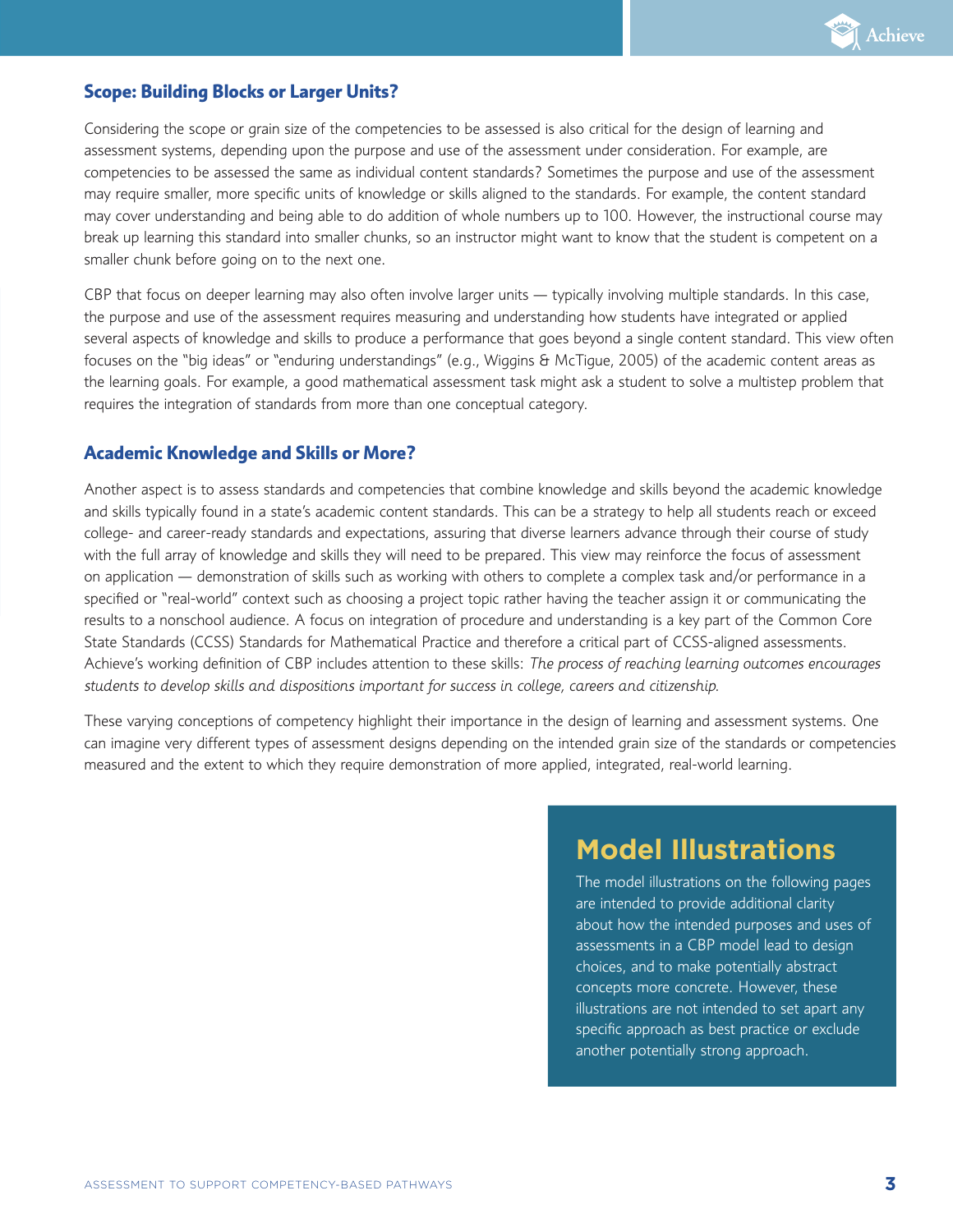### Illustration 1: Flexible-Pacing Model: A Standardized Assessment Solution

#### **Background**

Creekside School District (CSD) has developed a number of mathematics courses to support the state's adopted college- and career-ready academic standards. The state requires all students to take and pass a summative test at the end of grade 10 that covers standards typically encountered in algebra and geometry courses. Like many districts, CSD offers flexibility for the type, timing and sequence of math courses. For example, some students may take geometry in 9th grade, while others take it in 10th grade.

System leaders were troubled that many students were not successful on the summative assessment in grade 10, and they lacked good data to understand where or why academic preparation was deficient. Moreover, algebra and geometry teachers in the district reported that many students began their courses lacking important prerequisite skills, while other students were very well prepared and could access more rigorous content if the opportunity were available.

#### **Proposed Approach**

CSD has resolved to create a series of eight curriculum and assessment units covering the content spanning the two courses: algebra and geometry. Instructional resources will be developed for each of the eight units culminating in an assessment. Each student will work with his or her teacher to complete the units at his or her own pace. When the unit is complete and the teacher determines it is appropriate, the student will take an assessment to determine if he or she is ready to move on to the next unit.

The units are intended to be used flexibly to fit the scope and sequence of common courses at CSD. For example, units A, B, C and D might cover the content in a traditional algebra course, or units A, B, E and F might be suitable for an integrated algebra and geometry course. Schools will be able to incorporate the units with existing courses or design new approaches with the units. Importantly, there will be no seat time requirement. Rather, successful completion of the unit series associated with a course will be deemed sufficient for awarding course credit. Moreover, students completing all eight units should be well positioned for success on the state's grade 10 summative assessment. Ultimately, district and state leaders would like to study the feasibility of relying on student outcomes from the math units in lieu of a state summative test. That is, if a student successfully completes all eight unit assessments, he or she would be exempt from the state summative assessment.

#### **Implementation**

CSD started by assembling a committee of expert math educators, who determined the content for each unit. Educators grouped the standards into related domains deemed appropriate for an instructional unit and then identified the key learning targets for each unit. Then, educators identified the building blocks for achieving the learning target. They did this by unpacking the standards and identifying the specific knowledge and skills that should be emphasized in the unit, considering the prerequisite knowledge to support subsequent concepts.

CSD has determined that the primary purpose of each endof-unit assessment is to produce a classification that indicates whether a student's level of performance is sufficient to move on to a subsequent unit (e.g., pass/fail). Additionally, CSD leaders want the outcomes to be comparable. That is, every time a student takes a different end-of-unit test, the level of performance required to pass should be the same. Given that students will be taking the tests at different times and allowing for retests, the system will need several equivalent forms for each unit test.

CSD determined that additional capacity would be necessary to design and implement a very robust and standardized assessment system. The district sought external support for development and operational tasks to include:

- Developing blueprints for each test based on the units defined by the committee, including both selectedresponse items and performance tasks;
- Developing form specifications such that each test will be well designed to support a "move-on" classification;
- Conducting item writing and review workshops with CSD teachers to ensure a sufficient quantity of high-quality items will be developed for multiple forms each year for each unit;
- Implementing a process to determine an appropriate cut score for each test;
- Producing statistically equated scores to ensure that the performance expectations will be comparable across multiple forms;
- Developing a scoring rubric and a standardized, defensible process for CSD teachers to evaluate performance tasks; and
- Facilitating computer-based delivery, scoring and reporting.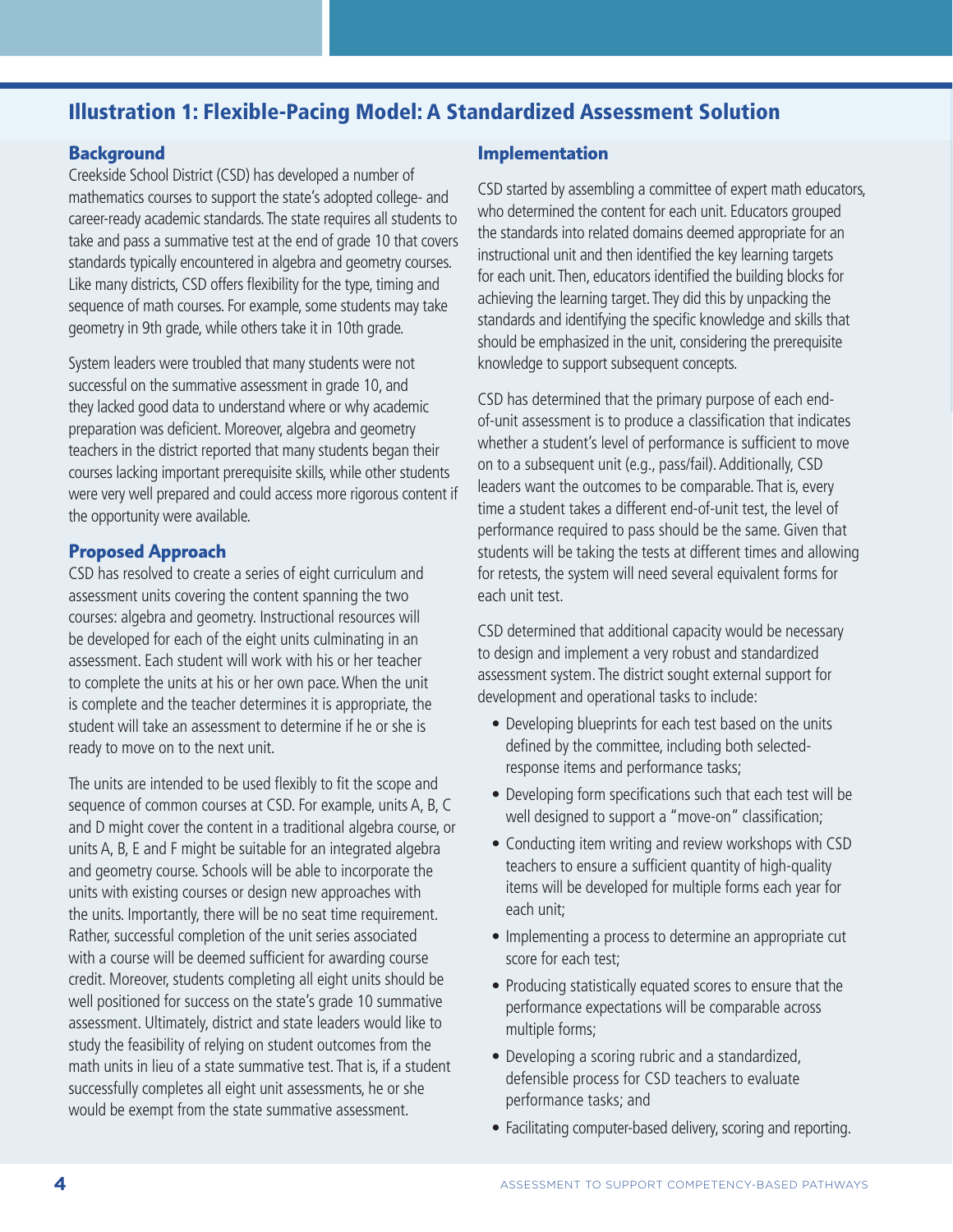

### Illustration 1: Flexible-Pacing Model: A Standardized Assessment Solution

CSD allowed for a year of development work and another year for pilot testing before operationalizing the tests in year three. A process is described for ongoing development and monitoring to ensure that the system is functioning as intended each year and refined as needed.

#### **Discussion**

This illustration is purposefully highly standardized and requires a substantial investment from the district to implement well. As such, this illustration may represent an extreme on a

continuum of CBP alternatives. However, such an approach is largely aimed at increasing confidence in the comparability of scores. This model offers little to promote deeper learning nor does it describe a process likely to provide rich diagnostic feedback. Rather, the emphasis is on uniform measurement and classification precision. It is certainly possible to conceive of other designs in which the assessments are characterized by less uniformity in design and scoring, which may be appealing if strict comparability of outcomes is not essential.

## **Design and Implementation Considerations**

In this section we address specific design and implementation considerations for assessments in a CBP model. These considerations are linked to selected questions in Achieve's CBP *State Policy Framework* (2013), which presents a number of key issues that should be addressed in developing an assessment model that incorporates CBP. In particular we address the following questions: $<sup>1</sup>$ </sup>

- 1. How is content represented on the assessment?
- 2. How is the assessment administered?
- 3. How is assessment quality evaluated and sustained?
- 4. How are results reported and used?

Because design is inextricably connected to the purpose and uses for the assessment, we will use an example scenario to consider these questions for an assessment system intended to determine whether students have attained the knowledge and skills needed to move on during and at the end of a particular course/class. Please see Illustration 1: Flexible Pacing Model (page 4) to review this scenario.

#### **How is content represented on the assessment?**

A distinguishing characteristic of the CBP approach is that teachers, working with students, are given flexibility to determine the pacing and, potentially, the sequence of content. Because students are learning content at different paces and at different times, this approach requires a departure from the more typical practice of administering a single cumulative test for all students at one point in time (e.g., end of course or end of year) and requires careful thinking about how content is defined and sequenced. At the outset, ensuring that the assessments align to and reflect the full set of the state's standards within a grade/subject or course is critical. The process often starts with grouping content into competency-defined modules based on learning objectives associated with coherent domains from the superset of course competencies and determining the scope and structure of the individual assessments.

<sup>1</sup> Achieve's full framework is organized by graduation requirements, summative assessment and accountability. Please refer to this document for a more complete treatment of the range of issues that should be considered. The focal questions addressed here combine some elements and draw from multiple sections to provide a concise design illustration of two selected approaches.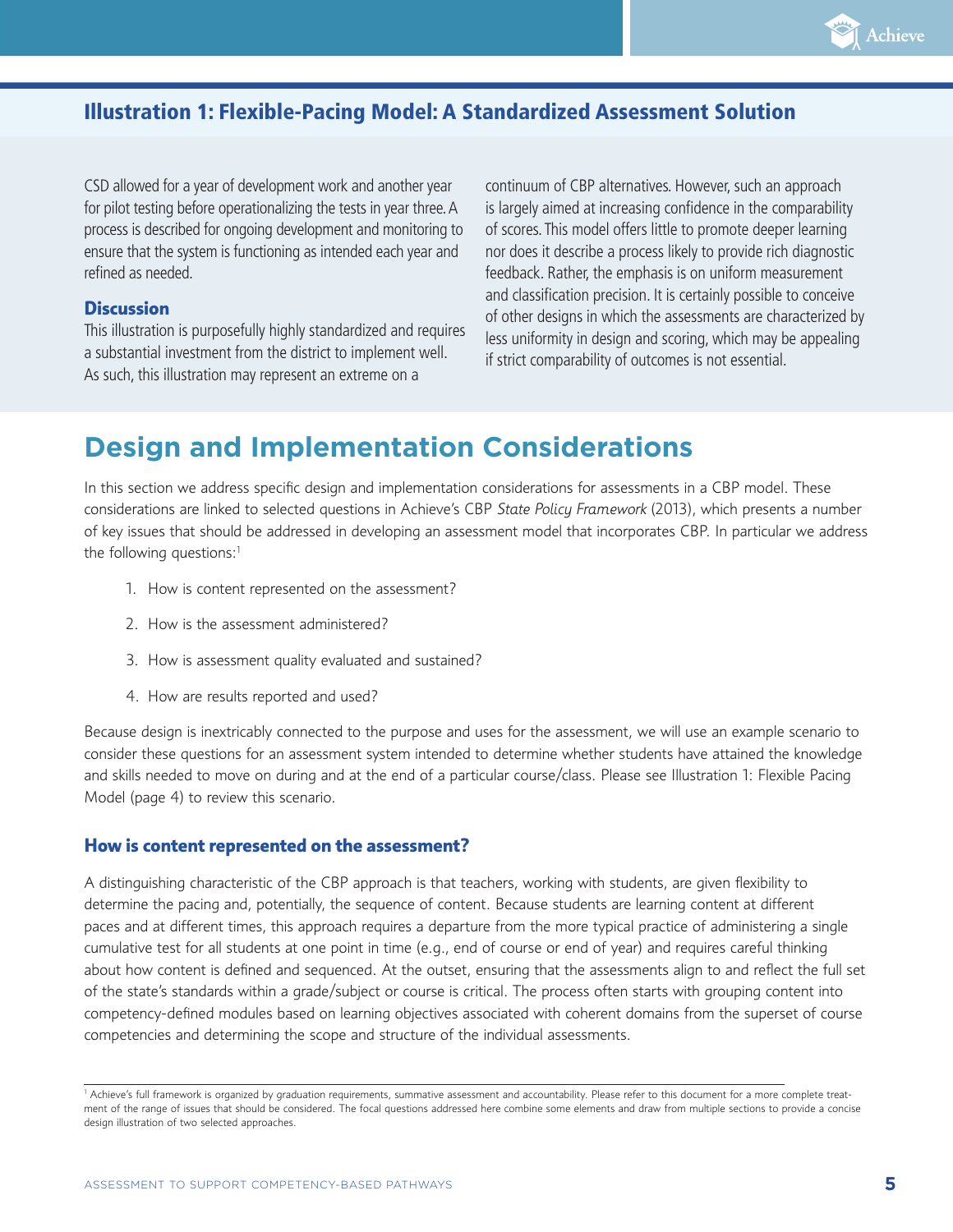As discussed in the previous section, scope refers to the grain size of the competencies. One approach is to create assessments for groups of standards. For example, one could group like standards by domain (e.g., functions and measurement) or select an individual domain and divide it into smaller blocks (e.g., functions subdivided into linear functions, quadratic functions and so forth). Depending on the intended purpose and design of the assessment (particularly for performance assessments), grouping standards in such a way as to connect to "big ideas" and enduring understandings such as mathematical processes and applications may be desirable.

Structure refers to the order and desired overlap of the modules. The assessment modules can represent discrete content groupings intended to be taught and tested in a prescribed order or in an order of the teacher and/or student's choosing. Alternatively, the assessments can be organized by spiraled content such that each module requires increasingly complex demonstrations of similar tasks. For example, a task requiring a student to construct a written response to literature may be grouped into modules based on increasing text complexity.

To determine the nature and sequence of the assessment modules, the system should be designed to represent a learning model that specifies a pathway for how students build content expertise. For example, Hess has developed researchbased learning progressions for the CCSS in mathematics (2010) and English language arts (2011).<sup>2</sup> This approach assumes that students will encounter the content and be assessed in the prescribed sequence, although the pace may vary. Another approach is to have content experts group the learning targets by similar characteristics, allowing for different learning progressions. In this manner, the teacher and student may choose both the sequence and the pace in which the content and assessments are encountered. With either approach, a pilot program and ongoing evaluation can be helpful to evaluate the efficacy of the selected model.

Standard test development practices may be used to design items and tests in the CBP model. While each assessment may focus on a limited set of learning targets or competencies, representing the depth of the construct is important and is likely to require items and tasks that go beyond multiple choice. An approach such as evidence-centered design is useful to help develop items and/or tasks that are likely to elicit target demonstrations (Mislevy, Steinberg & Almond, 1999). Such an approach is particularly important in an assessment that is used to determine whether students have attained mastery. Such an assessment must include items and tasks that can elicit evidence to support inferences about the desired performance. Ultimately, the development decisions are typically codified in test specifications and test blueprints that clearly define the features of the assessment.

#### **How is the assessment administered?**

A central characteristic of CBP models is that students and educators dictate the pace of learning. Therefore, the timing and frequency of assessments must vary so they can be administered after the student has completed each learning unit. In general, we recommend assessments should be relatively robust with a variety of item types. For example, it would be reasonable to conceive of a system with four to six modularized assessments per course, with each module containing 30 or more score points derived from a variety of types of items or tasks. This example is illustrative and reflects the minimal threshold to represent the construct and have sufficient information to support a "move-on" classification with adequate reliability. In practice, the particular specifications for any module should be established by specific content and psychometric targets. For instance, if the content cannot be represented and/or if conditional standard error at the cut score is insufficient with 30 items, the length of the assessment may be adjusted.

Given that such assessments are likely to have a summative purpose, security and standardization of the assessments must be addressed. When a single or limited number of administrations are offered, a small number of standard forms

<sup>2</sup> Many scholars contend that mastery of content standards is not about accumulating a collection of skills and knowledge but about making meaningful connections among skills and knowledge and building domain-specific schemas over time. Further, while it is recognized that competence can develop along multiple pathways to reach the same understandings, research indicates that some pathways will be followed more often than others. These typical paths provide the basis for developing learning progressions (Hess, 2012). Unlike standards, learning models reflect the systematic consideration of interactions among the learner, the content and the context for learning (e.g., situational, sociocultural, nature of support/scaffolding), as well as the dynamic, cumulative outcomes of these interactions (Cameto, Bechard & Almond, 2012). This is at the heart of CBP models based on a theory of how students learn.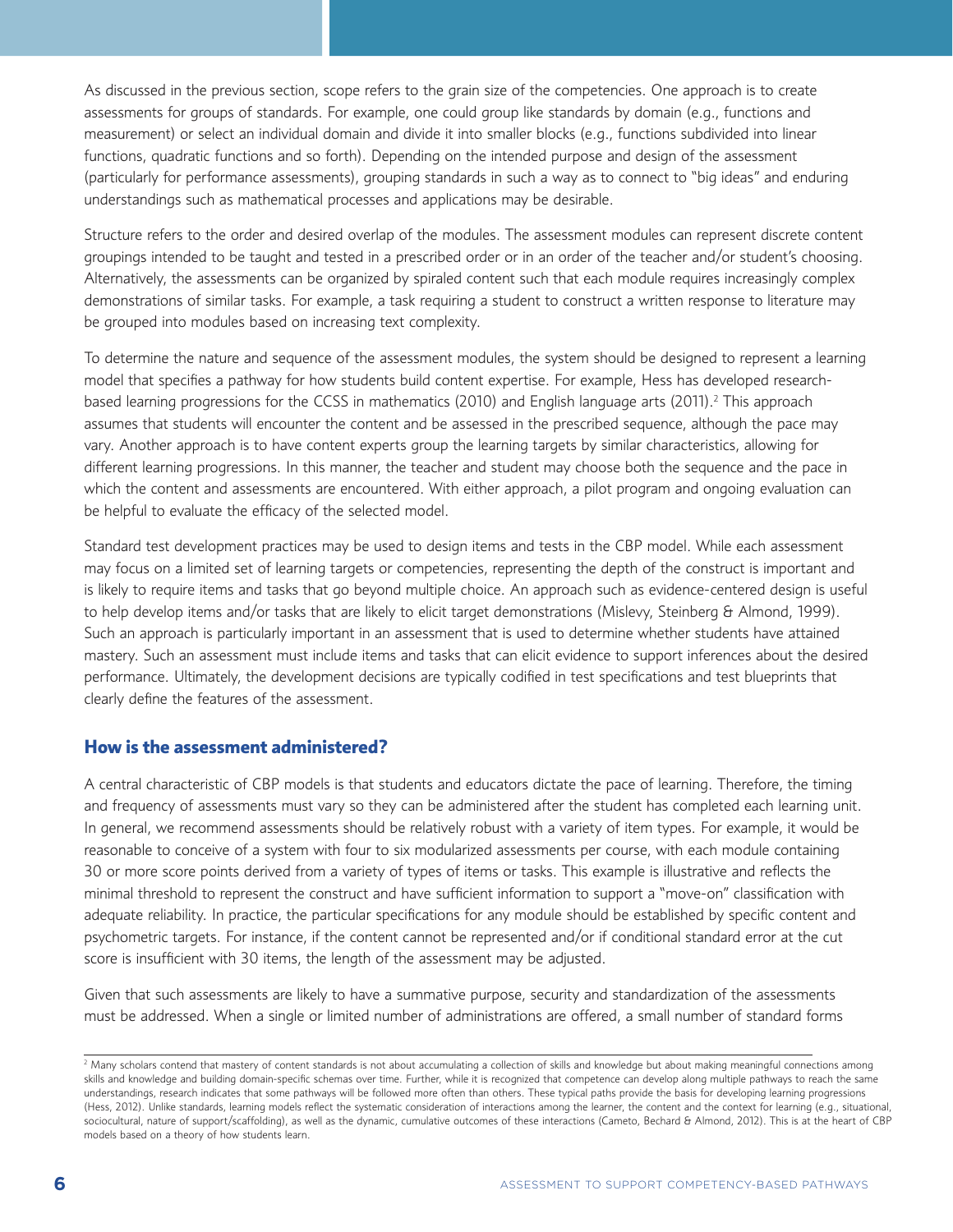

can be developed and administered simultaneously to mitigate security concerns. However, it may be necessary to offer on-demand administrations and multiple retests, which will necessitate numerous administrations at different times.

CBP assessment alternatives may vary along a continuum of standardization, with each option having its own advantages and limitations. A highly standardized approach would involve centralized production of a large number of equivalent forms or a bank of items that could be delivered using an adaptive or linear-on-the-fly algorithm. These options promote standardization and security and facilitate score comparability. On the other hand, this approach is typically time consuming and expensive to develop, given that it likely requires contracting with an external assessment developer. Moreover, assessments developed to conform to a single blueprint may not be appropriately personalized to each learner.

A less standardized approach involves creating assessments at the district or school level. For example, teams of educators may work together to develop a bank of assessment tasks and/or assessment modules for the desired courses. This approach is likely less costly and allows a high degree of customization. Standardized external scoring is often desirable to maximize consistency and security when the purpose of the test calls for it. This challenge can be overcome, however, by setting clear criteria for development and implementation and then systemically reviewing and monitoring the assessment against those criteria.

Another important consideration is how to handle scoring procedures for constructed-response items or performance tasks. Again, options exist along a continuum from standardized to flexible, each with tradeoffs. Standardized external scoring is often desirable to maximize security and consistency when tests are used for high-stakes purposes. However, this option is more time consuming and expensive. One potential alternative is use of a distributed scoring approach, in which trained, external raters evaluate student work transmitted electronically. The field of machine scoring (e.g., essay scoring software) continues to grow and may offer a promising alternative as well.

On the other hand, local scoring by the instructor or other qualified school personnel is a viable alternative that affords more flexibility and may be less operationally burdensome. Most important, local scoring, done well, greatly enhances the usefulness of assessment results for improving instruction and learning for students. However, if consistent score interpretations are desirable, measures such as developing scoring rubrics and procedures, implementing training and calibration processes, and conducting audits must be in place to bolster comparability. Additional benefits from these processes include professional learning and building capacity and depth of understanding of the standards and assessment.

When the purpose of measurement is to elicit demonstrations of more complex and/or cross-cutting competencies, assessment administration may look quite different from a traditional academic test. For example, One can imagine a biology course in which students are asked to demonstrate their understanding of biodiversity and ecosystem maintenance. By defining a relevant local ecosystem problem and engaging in the design process to design, evaluate, refine, and present an original solution, students have the opportunity to illustrate their understanding of science content through the application of knowledge and skills across both science and engineering domains. Another option is to establish rigorous criteria for students, educators and schools for the learning experiences and objectives that the student may flexibly satisfy to fulfill one or more course requirements. For example, students may receive guidelines that specify the criteria for the experience, the expected performance and how successful completion may be certified. The guidelines may allow students to select from several options (e.g., internship, conference presentation, science competition, service project), and each option may include the criteria for a successful capstone accomplishment and manner of certification.

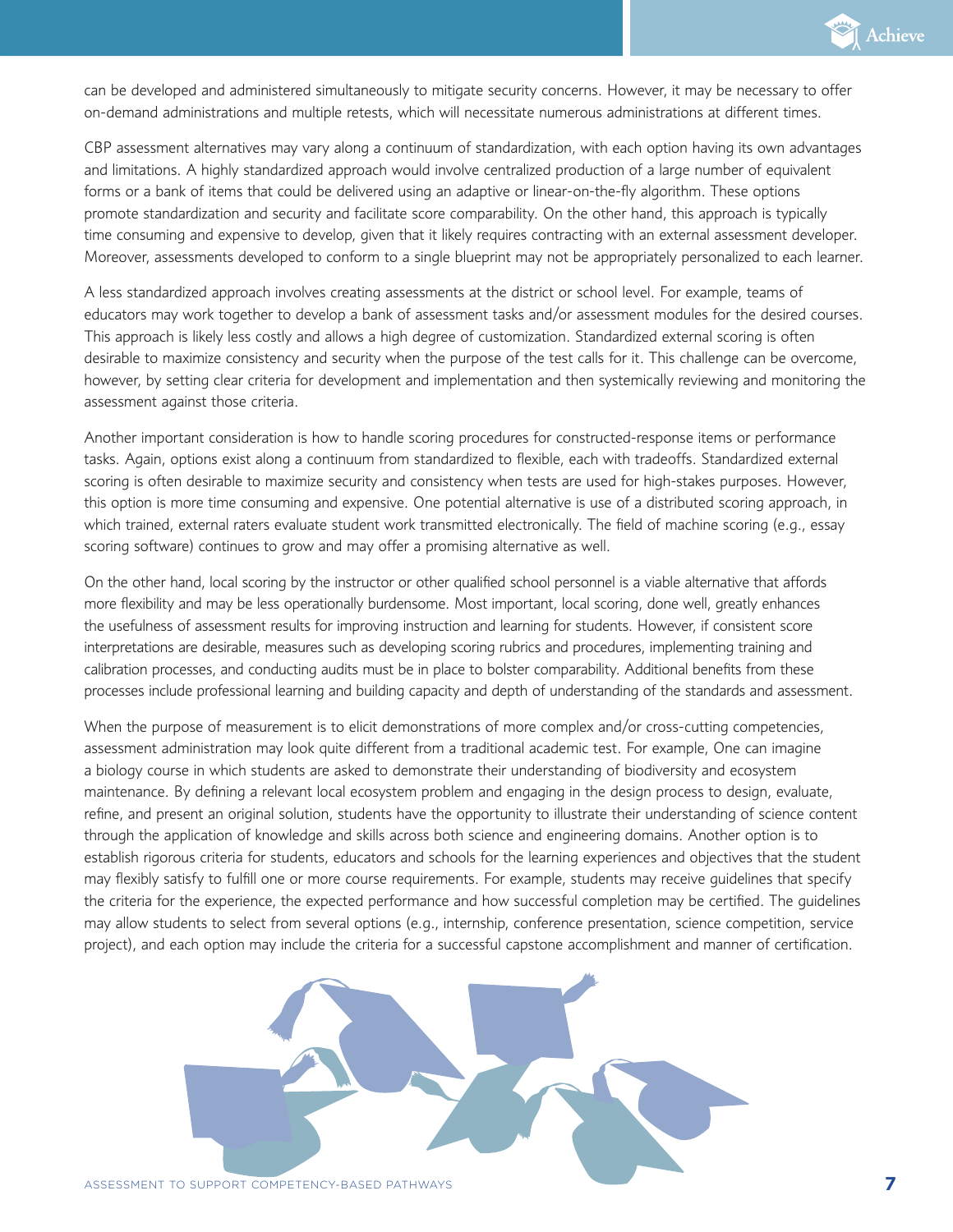#### **How is assessment quality evaluated and sustained?**

With respect to the quality of the assessments, a large body of literature regarding test development and validation is available, including the recently revised *Standards for Educational and Psychological Testing* (AERA, APA & NCME, 2014). While we address validity in more detail in a subsequent section, there are four priority areas for ensuring quality:

- **1. Content Representation:** The test items should represent what teachers should be teaching and students should be learning with respect to breadth and depth. Item/task development should be consistent with industry standards for best practice (e.g., committee review for bias), and independent validation of content and blueprints is essential.
- **2. Precision:** When the primary purpose will be to classify the learner with respect to an established threshold, the assessment or, more likely, the set of assessments should provide the most precise information near the performance target — in contrast to providing deep information along the full ability range as might be useful for diagnostic information or growth.
- **3. Administration/Scoring:** Tests should be administered and scored using well-documented procedures. Typically, quality assurance measures such as training and audits are recommended.
- **4. Fairness/Accessibility:** Efforts are made to mitigate barriers so students can show what they know. For example, appropriate accommodations and supports for students with special needs are available. A particular advantage of CBP systems, in terms of ensuring fairness, is that essentially all systems provide students with multiple opportunities and formats to demonstrate mastery. Such an approach significantly diminishes the risks associated with any single assessment.

### Illustration 2: K–12 Competency Education Model

#### **Background**

Granite State School District is located in a community of approximately 20,000 people in New England. The district has four elementary schools, two middle schools and one high school. It total, it serves approximately 1,200 students. The district leadership and the community were concerned that too many students were being moved along to the next grade and to graduation without really having the skills necessary to succeed at the next level. On the other end of the spectrum, the community was expressing concerns that high-achieving students were not being challenged appropriately.

#### **Proposed approach**

The high school graduation requirement in the Granite State School District decided that moving to a competency-based education model could address its challenges at both ends of the achievement continuum. The district adopted the state model graduation competencies and over the next several years worked in disciplinary and interdisciplinary teams both within and across grades to develop grade and course competencies. The district leadership wanted to focus instruction and assessment on a set of competencies that represent the big ideas of each discipline and tap deep levels of complexity and rigor associated with collegeand career-ready skills. The competencies encompass the full

range of the state's standards including important cross-cutting skills (e.g., written and oral communication, collaboration and problem-solving).

After considering a variety of approaches for providing learning opportunities for students, the district determined that the main organizing structure would be embedding competencies into instructional units. These units range between three and six weeks and are designed using an "Understanding by Design" model (Wiggins & McTigue, 2005) to support opportunities for deeper learning and allow for considerable opportunities for differentiating learning.

#### **Implementation**

The district recognized early on that performance-based assessments would be necessary to assess student learning of the competencies. Such performance-based assessments often serve as the end-of-unit assessment, but multiple assessment methods are used to evaluate and improve learning throughout the unit. Assessments are tied to competencies or components of competencies, but students are assessed summatively when they are ready to demonstrate competency. Remediation and/or reteaching and then reassessment are available for students who do not demonstrate competency at first.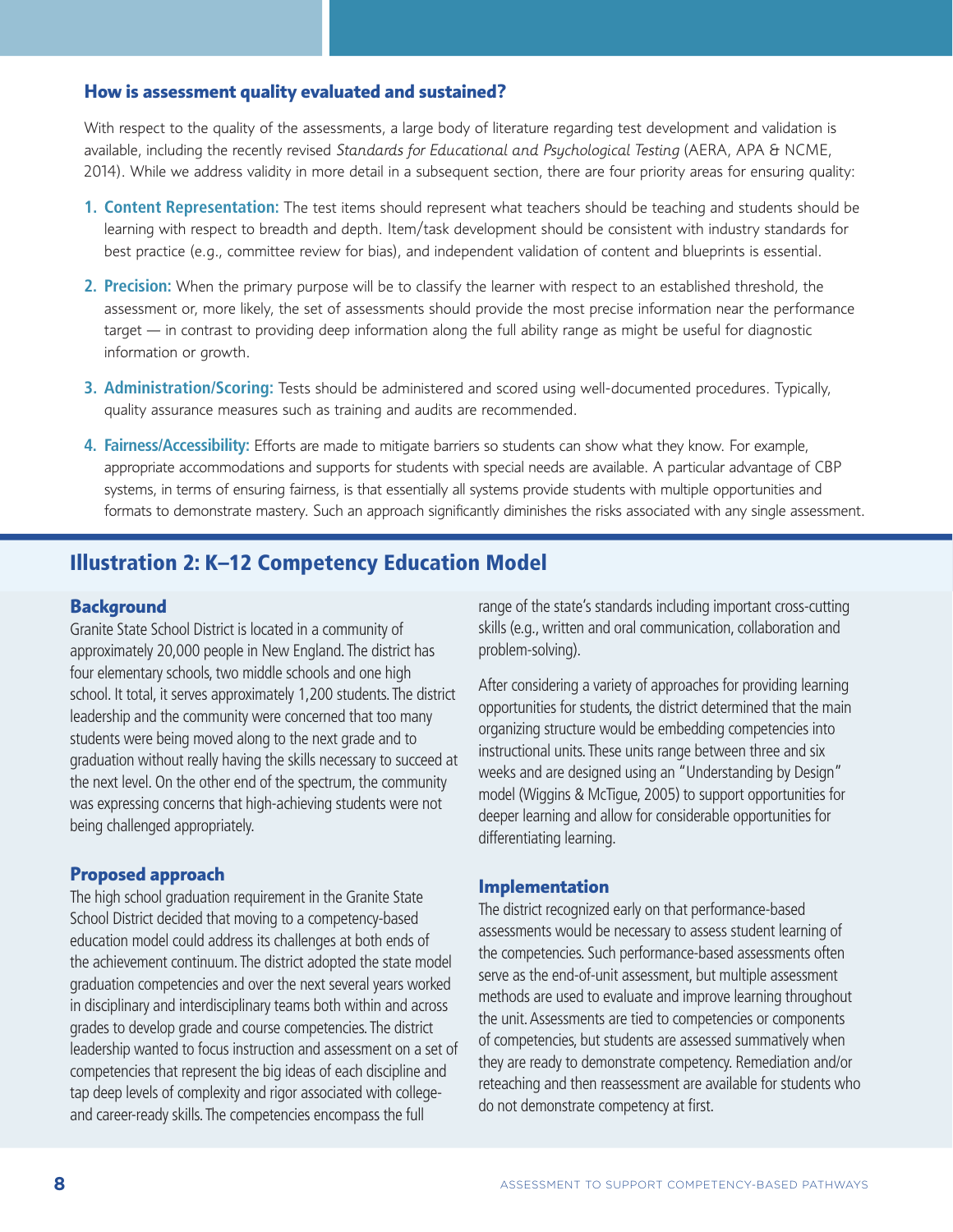

### Illustration 2: K–12 Competency Education Model

The units and tasks are developed and vetted locally but supported by a bank of vetted tasks and exemplar units that are developed by the state. Generally, the classroom teacher scores the performances to better provide feedback quickly to students, but the district decided it was important to create a local auditing (e.g., double-scoring) system as well. The units and tasks describe expectations for administration and scoring. However, standardization is not the focus. Rather, the district is using the performance tasks to build a credible body of evidence for each student to document the degree to which he or she has met the target competencies.

Competency determinations are intended to be comparable, although procedures for ensuring comparability are not always well specified. In this area the district is continuing to develop and fine-tune its approach. However, competency determinations for each grade and course are tied to performance-level descriptors associated with each grade. These grade-level determinations have been articulated to lead to readiness to succeed in college and careers.

The high school graduation requirement in the Granite State School District is to assemble of "body of evidence" over the course of high school that demonstrates that students have met the required competencies for graduation. The high school graduation competencies are similar to the previous K-12 course and grade competencies but include more cross-cutting and trans-academic skills to fill out the college- and career-ready profile. The body of evidence will necessarily be weighted toward the later years in high school because students usually need a little time before they are able to demonstrate competence in various areas. The district has adopted a sophisticated electronic portfolio system that enables it to keep track of students' work along with scores for each of the required competencies. Students are eligible to graduate once they have met all of the required competencies, generally through coursework but also through extended learning opportunities, and their full body of evidence is reviewed by a district graduation panel.

#### **Discussion**

This model was meant to illustrate a K–12 competency-based educational system focused on deeper learning of content and skills throughout and across the curriculum for all students. It culminates in a body of evidence graduation system to ensure that all students who graduate from the Granite State School District are well prepared for college and careers. This system focuses on ensuring rigorous demonstrations of learning tied closely to what students were expected to learn rather than standardization. However, the district has created systems of internal and external review to ensure that all students are being held to comparable expectations.

#### **How are results reported and used?**

In addition to design decisions associated with individual assessments, it is important in a CBP system to consider how multiple measures across assessments will be combined to produce an overall determination for a student (e.g., "mastery") and how that determination will be reported and used.

One approach is to combine tests conjunctively to provide an overall determination per tested domain. That is, each assessment in the series is used to provide a determination that the student has achieved a target level of performance (e.g., "mastery") for the competency or competencies in the tested domain. In this manner, the overall summative judgment is based on the student achieving the requisite performance level on every test in the series. Naturally, if passing each test is required to move on, the structure for this approach is in place by default. As discussed previously, this approach requires that each test is sufficiently robust to support a suitably precise classification. It should also be noted that this type of conjunctive use of multiple tests is atypical for most state end-of-course tests. A compensatory scoring model is normally used for a single summative test comprised of multiple domains, meaning that higher performance in one area can offset lower performance in another. If the conjunctive approach is used, it is likely to establish a higher bar (assuming each test's individual performance is comparable to the overall summative target) for earning credit in the course, which may or may not be desirable to policymakers. However, the conjunctive approach is conceptually coherent with a CBP philosophy in which students are not allowed to "get by" without mastering critical content and skills.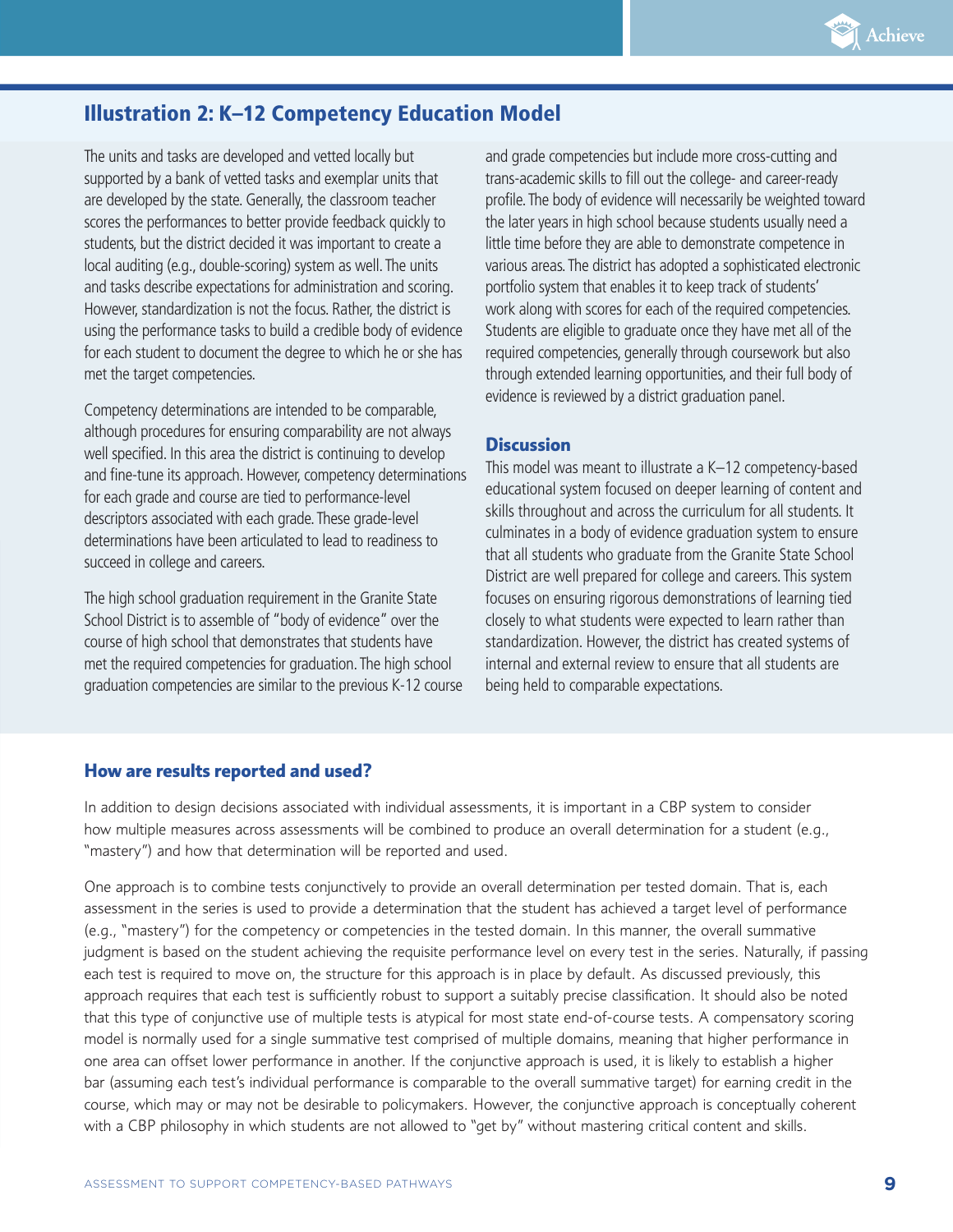A second approach is to aggregate performance from each individual test into a composite score used for summative classification. There are various methods to accomplish this, such as joint IRT calibration or methods based on empirically or policy-weighted composites. Discussion of this topic is beyond the scope of this paper, but resources detailing approaches for combining multiple indicators are available (see, e.g., Wise, 2011).

A third approach is to use another end-of-course or end-of-domain test, such as the statewide summative assessment, to validate the summative decision. By so doing, the purpose of the along-the-way assessments is to signal that the student is ready to take the summative test. Either of the preceding two approaches could also be used to provide that information. If policymakers are concerned about comparability of assessments (e.g., are course credit decisions from schools using aggregated competency assessments comparable to those using a single summative test?), this approach addresses that concern. However, the increase in test burden may be prohibitive.

# **Validity Considerations**

Most measurement specialists would say that validity is the most important criterion by which to judge the quality of an assessment or assessment system. In fact, the recently released *Standards for Educational and Psychological Testing* (AERA, APA & NCME, 2014) emphasize the importance of validity in the evaluation of test quality.

Validity gets at the heart of test quality — does the evidence support the inferences about what a student knows based on the test score? The validity of an assessment or a system of assessments is always contingent upon the purposes of the assessment and the ways in which the assessment and/or system is intended to be used. Validating the inferences associated with CBP systems should follow closely from what we know about validating more traditional assessments, while emphasizing aspects that may be unique to CBP assessments. This section of the paper provides a brief overview of validity theory and practice while focusing on considerations for competency-based education systems.

Kane's (2006) argument-based approach is a helpful organizing framework for validity evaluation because it facilitates users prioritizing investigations and synthesizing the results of various studies to make judgments about validity. At its simplest, Kane's approach asks the evaluator to search for and evaluate all the threats to the validity of the score inferences. If these threats are not substantiated, the inferences drawn from the assessment results may be supported. Kane's framework assumes that the proposed interpretations and uses will be explicitly stated as an argument, or network of inferences and supporting assumptions, leading from observations to the conclusions and decisions. "Validation involves an appraisal of the coherence of this argument and of the plausibility of its inferences and assumptions."

Adopting Kane's framework does not mean ignoring more traditional sources of validity evidence as reemphasized in the most recent edition of the *Standards for Educational and Psychological Testing* (AERA, APA & NCME, 2014), which includes evidence based on the following dimensions of validity.

- **Test content** is the degree to which the content and skills required by the test represent the knowledge and skills described by the learning targets (e.g., standards).
- **Response processes** are a description of the ways that students respond to items and tasks to provide evidence of the intended construct and not in ways that indicate that the item/task is tapping a different set of knowledge and skills than those described by the learning target.

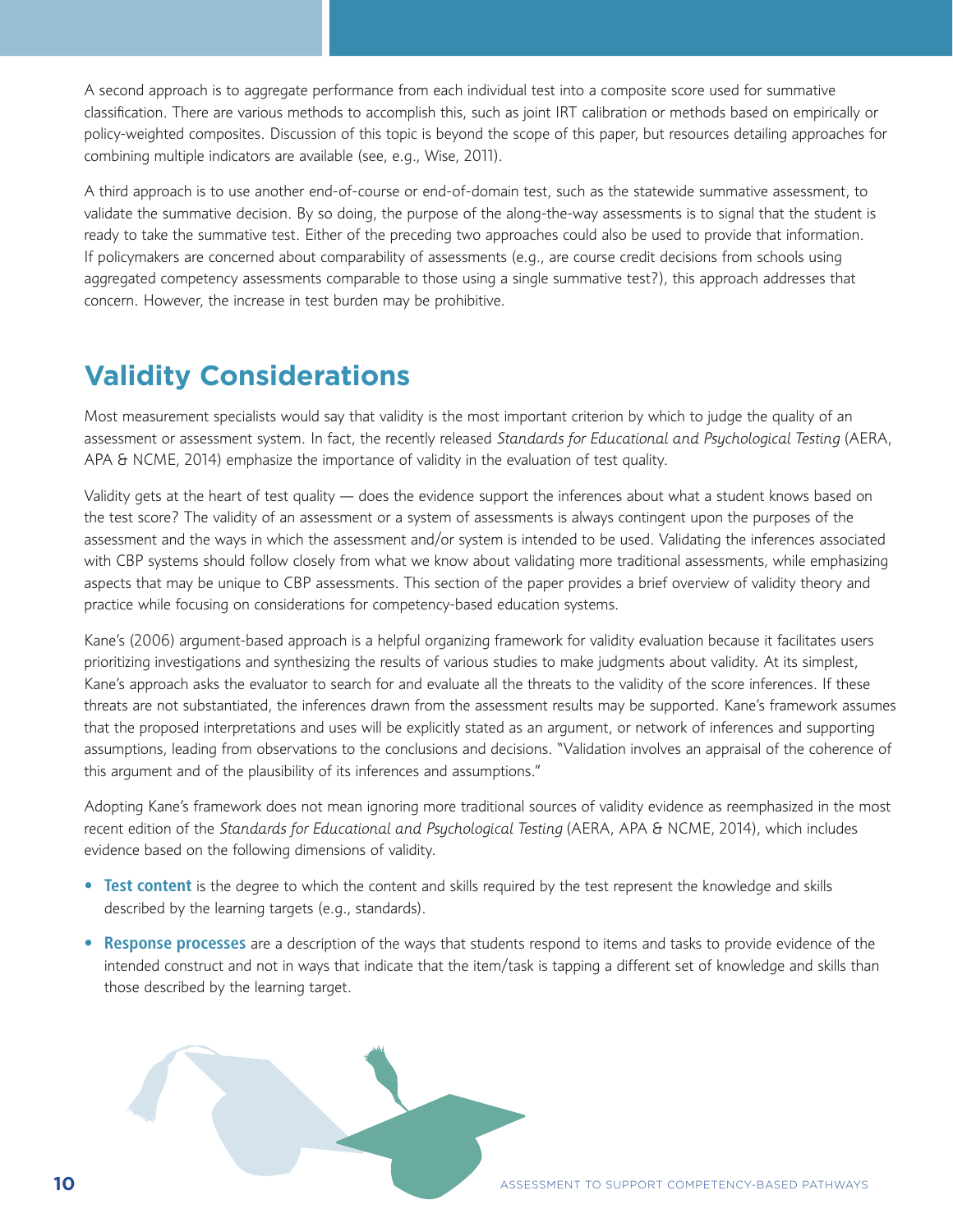

- **Internal structure** is the extent to which the student responses to the items and tasks support the hypothesized claims and subclaims articulated for the assessment.
- **Relationships with other variables** is the expectation that items, tasks and assessments thought to measure a particular construct are more related to other known measures of that construct than they are to measures of different constructs.
- **The consequences of testing** are those intended and unintended uses of test scores that support or run counter to the aims of the program or other social goals.

These sources of evidence can be subsumed within an argument-based approach to the extent that the particular source of evidence is relevant to the inference being evaluated. Kane's progression from evaluating the veracity of the inferences based on scoring, generalization, extrapolation and decision fit particularly well for a CBP system.

| Kane's (2006) Level of Inference                                          | <b>Applied to CBP</b>                                                                                                                                                                                                                                                                                                                                                                                                                                                                                                                                                                                |
|---------------------------------------------------------------------------|------------------------------------------------------------------------------------------------------------------------------------------------------------------------------------------------------------------------------------------------------------------------------------------------------------------------------------------------------------------------------------------------------------------------------------------------------------------------------------------------------------------------------------------------------------------------------------------------------|
| <b>Scoring:</b> From observed performance to<br>the observed score        | Does the design of a specific test or task, including the<br>scoring rules applied (e.g., rubric), lead to accurate<br>inferences regarding student performance on the learning<br>target (e.g., competency or component of the competency)?                                                                                                                                                                                                                                                                                                                                                         |
| <b>Generalization:</b> From the observed score<br>to the universe score   | Each task or set of test items is theoretically drawn from<br>an infinite set of possible tasks and test items. Even if not<br>drawn from a truly infinite set of possible items, any task/<br>item is only one of a set an enormous number of possible<br>items and tasks from the "universe" of tasks/items. The<br>question then relates to the degree to which the items/<br>tasks experienced by the student generalize to all possible<br>items/tasks measuring the specific learning target(s).                                                                                               |
| <b>Extrapolation:</b> From the universe score to<br>the target score      | This is an especially important inference for CBP systems.<br>Competencies are purposefully subsets of the full domain<br>of interest (e.g., biology), so it is critical to be able to<br>substantiate that the set of competencies either represent<br>the domain (i.e., the target) adequately $-$ in a sampling<br>sense - or represent the most essential elements of the<br>domain so that the student will have critical knowledge for<br>use at some future time.                                                                                                                             |
| <b>Decision:</b> From the target score to the<br>evaluative determination | CBP systems are being designed and implemented to<br>make determinations about whether or not a student<br>is "competent" enough to either move on in a learning<br>progression (very low stakes) or graduate from high<br>school or achieve certification (high stakes). The lower<br>stakes decision might not require collecting the evidence<br>necessary to support the decision inference because one<br>would not be making claims about the target score at this<br>point. On the other hand, such evidence is necessary for<br>higher stakes decisions such as graduation or certification. |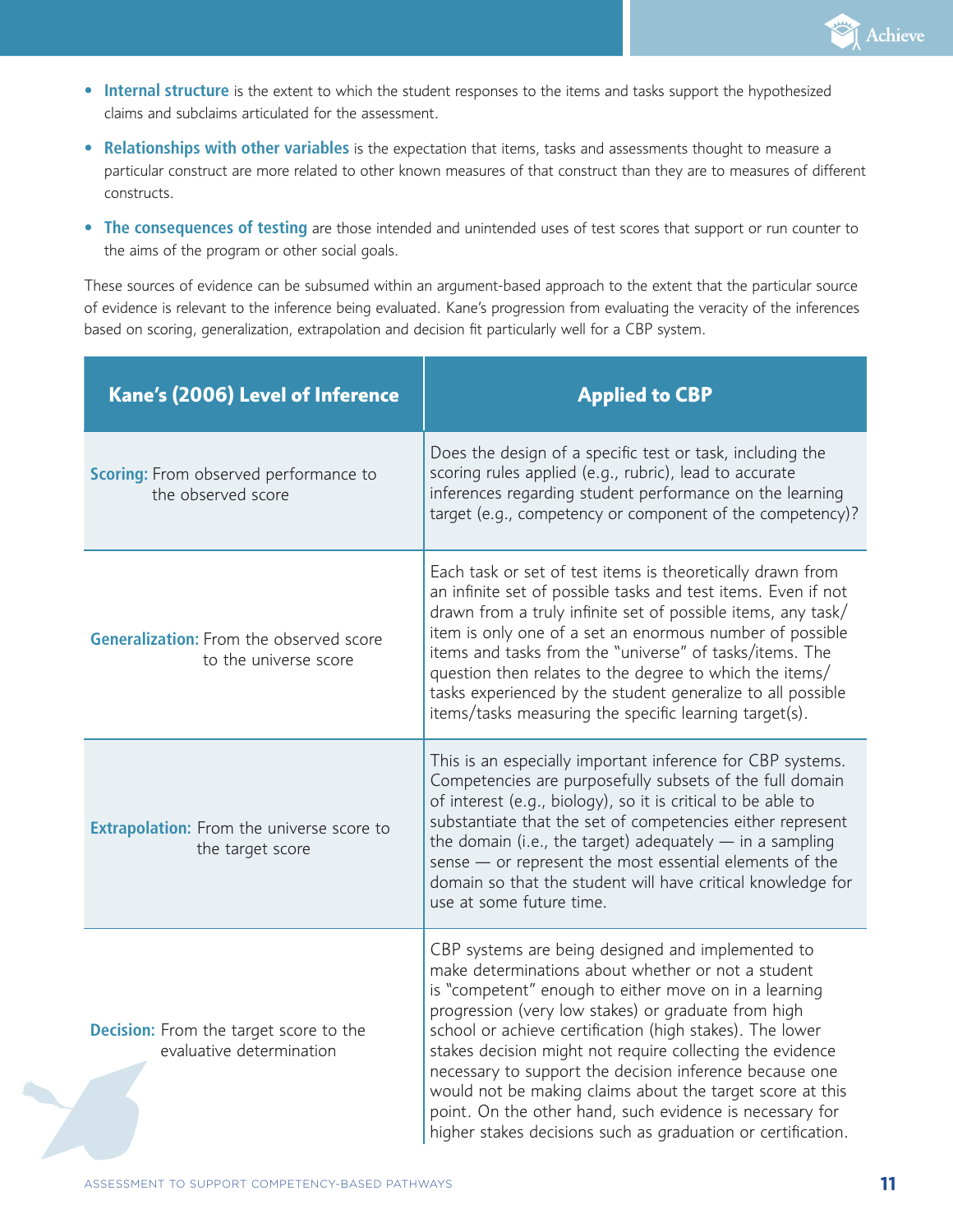### Illustration 3: Graduation Distinction by Exhibition

#### **Background**

Mountain View School District (MVSD) has adopted rigorous academic standards associated with college and career readiness. Encouragingly, the academic performance of students as measured on state and national tests is typically very favorable. However, MVSD leaders have noted that many students moving on to college and careers report initial difficulties with applying their knowledge in a new context. For example, some students are struggling with skills such as organizing and leading work projects or designing and implementing a research study. As these skills are essential for college and career readiness, MVSD has resolved to provide opportunities for students to develop and receive feedback on their performance in this area.

#### **Proposed Approach**

MVSD decided to develop a capstone senior project for high school students, the successful completion of which will qualify the student to achieve a highly regarded diploma distinction. The project is intended to provide the student an opportunity to hone skills such applied problem-solving or innovative thinking in an academic context. The student selects and works with a faculty mentor, and together they identify a project that matches an area of interest for a career and/or postsecondary study. The student completes the project and prepares a report and exhibition for an evaluation committee, which makes the final determination regarding sufficiency of the demonstration.

#### **Implementation**

Districts leaders began by convening a committee to identify the competencies most important to elicit through this initiative. The committee was comprised of educators and leaders from MVSD in addition to representatives from the career/business sector and higher education. Committee members discussed the full range of competencies associated with postsecondary success and worked to identify the highest priority trans-academic skills that should be assessed. Prominent skills identified by the committee included written and oral communication, critical thinking, problem-solving, and contextual organization skills.

Next, a team of educators and system leaders at MVSD, including postsecondary leaders and employers, produced guidelines for demonstrations based on the committee's recommendations. The guidelines list the types of experiences or projects that are likely to elicit these trans-academic skills. The list includes: complete selected internships, design and implement a service project, develop and execute a research study, or design and teach a course or present at an academic conference, among other options.

The process calls for the student to submit a prospectus of the project to the faculty mentor prior to receiving approval. The process culminates with an exhibition based on the student's experience. Criteria are developed for the exhibition, which include preparing a written product that details the experience and includes metacognitive reflections about what the student learned. Additionally, the student is required to facilitate a presentation based on the written submission to a committee chaired by his or her faculty mentor. The committee may approve the exhibition or require the student to fulfill additional tasks to meet requirements.

Finally, MVSD set up a system to periodically follow up with the students who successfully complete the exhibition. MVSD surveys the students at regular intervals to understand the challenges and successes they are experiencing in their postsecondary pursuits to refine and improve the requirements of the exhibition.

#### **Discussion**

This illustration reflects a CBP assessment of high-level transacademic competencies that are not easily measured on traditional academic tests. Purposefully, the student is involved in selecting and completing the project within the guidelines to promote motivation and relevance. Also, there is minimal standardization associated with the experience and exhibition. The goal is not to make statements about comparability (e.g., student A's exhibition was equal in rigor or quality to student B's). Rather, the goal is that every successful demonstration meets a threshold standard for rigor and quality judged sufficient to promote and exhibit key competencies associated with postsecondary success.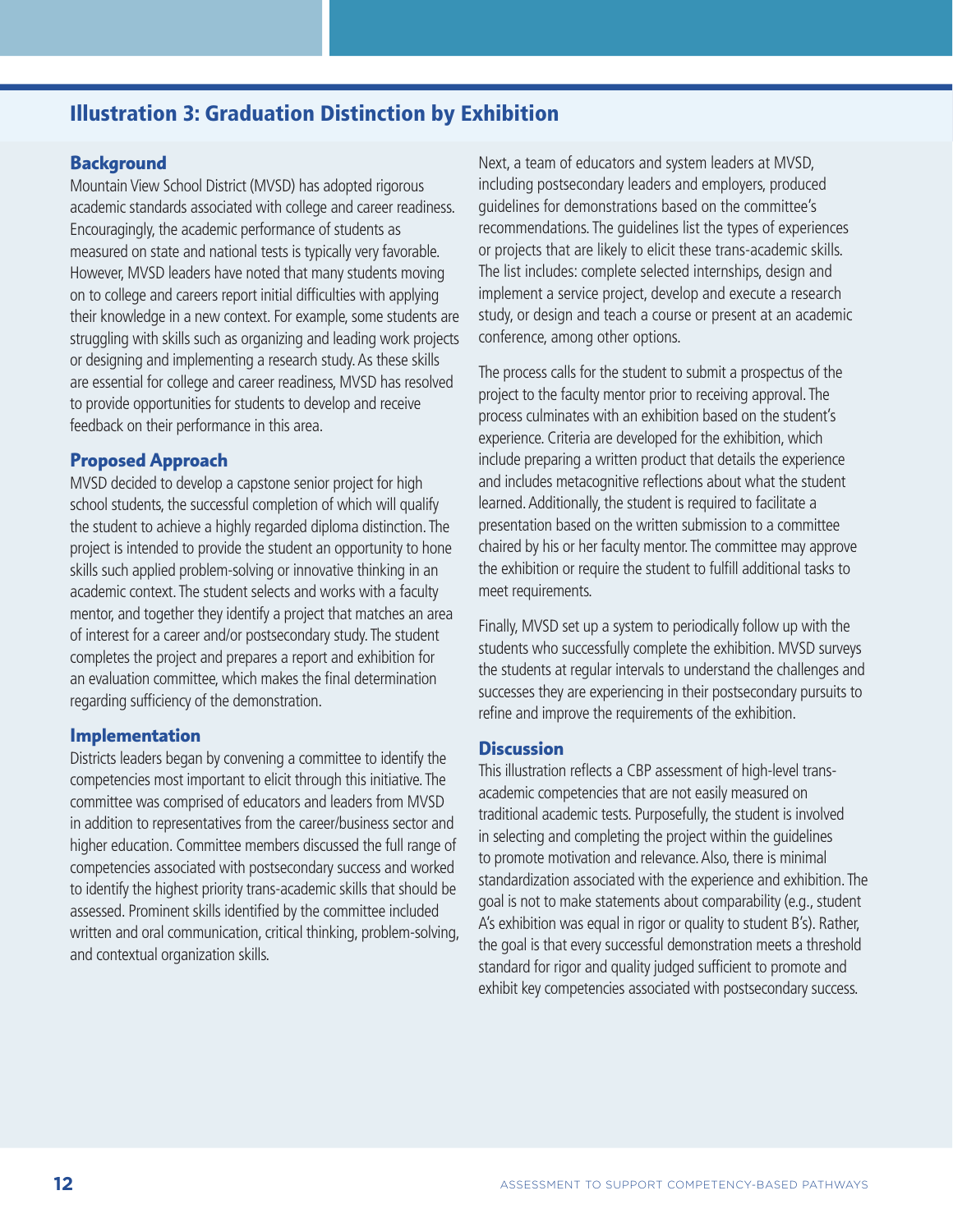

#### **Scoring**

The scoring inference is fundamental in that educators, students, parents and others are making inferences as a result of a particular score on a task or test and want to know if these inferences can be supported. For example, if a student receives a score of 3 on a four-point rubric for a mathematics problem, most would interpret that to mean that the student had reasonable control of the knowledge and skills represented by the learning targets that the problem was intended to measure. But if the rubric was poorly designed such that almost all students received a 3, whether or not they really knew the material, those inferences would not be warranted.

The scoring inference should be evaluated by collecting data in at least the following categories from the *Standards for Educational and Psychological Testing:*

- **•** Test content;
- **•** Response processes;
- **•** Internal structure; and
- **•** Relationships with other variables.

#### **Generalization**

The sources of evidence outlined above are critical for evaluating the quality of inferences from performance to scores. Generalizable inferences are focused on the degree to which a performance on a single assessment represents the student's knowledge and skills if we could have administered all possible assessments of the same learning targets under all possible conditions to that student. This is true for all types of assessments, but the use of performance tasks in measuring competencies — which is very appropriate — requires other sources of evidence, especially when one is concerned with generalization inferences. Psychometric techniques such as reliability and generalizability analyses allow us to estimate, based on administering a limited number of assessments to a student, the amount of uncertainty associated with each score. Said another way, such estimates of uncertainty help us describe the likeliness that a person's observed score is a good approximation of their "true score" (or "universe" score in generalization terminology).

Much has been written about generalizability, which is essentially the measurement analogue to learning transfer, especially in terms of performance-based assessment (e.g., Brennan, 1992; Cronbach, Linn, Brennan & Haertel, 1996; Shavelson, Baxter & Pine, 1992).

One of the challenges in conceptualizing the generalizability of inferences is to be clear about the target of generalization and the factors that would influence or threaten such generalizations. It is easy to get seduced by the apparent simplicity of terms such as "universe score" or similar characterizations, but thinking about it from the learning and instruction side leads one to ask questions about whether the results of one assessment or a small set of assessments provide credible evidence that the student really knows what is being claimed based on the assessment scores. This is a concern for all instruction and assessment programs, but it might be more of a concern for certain types of CBP systems that are designed to declare that students have demonstrated mastery of the competency and they can move on without having to demonstrate such mastery of the same competency again (e.g., on an end-of-year test).

When competencies are evaluated with performance-based assessments or other open-response tasks, legitimate concerns may be raised about the generalizability of student scores because of a the influence of the specific tasks used, the raters used to score the tasks, the occasions when the tasks were given and potentially other factors. Such "error" or uncertainty introduced by different facets can lead to considerable challenges to generalizability. This variability associated with tasks, raters and occasions can be evaluated using generalizability methods (e.g., Brennan, 1992), and the threats to generalizability can be ameliorated by ensuring that enough tasks are employed and that rater accuracy and consistency are monitored.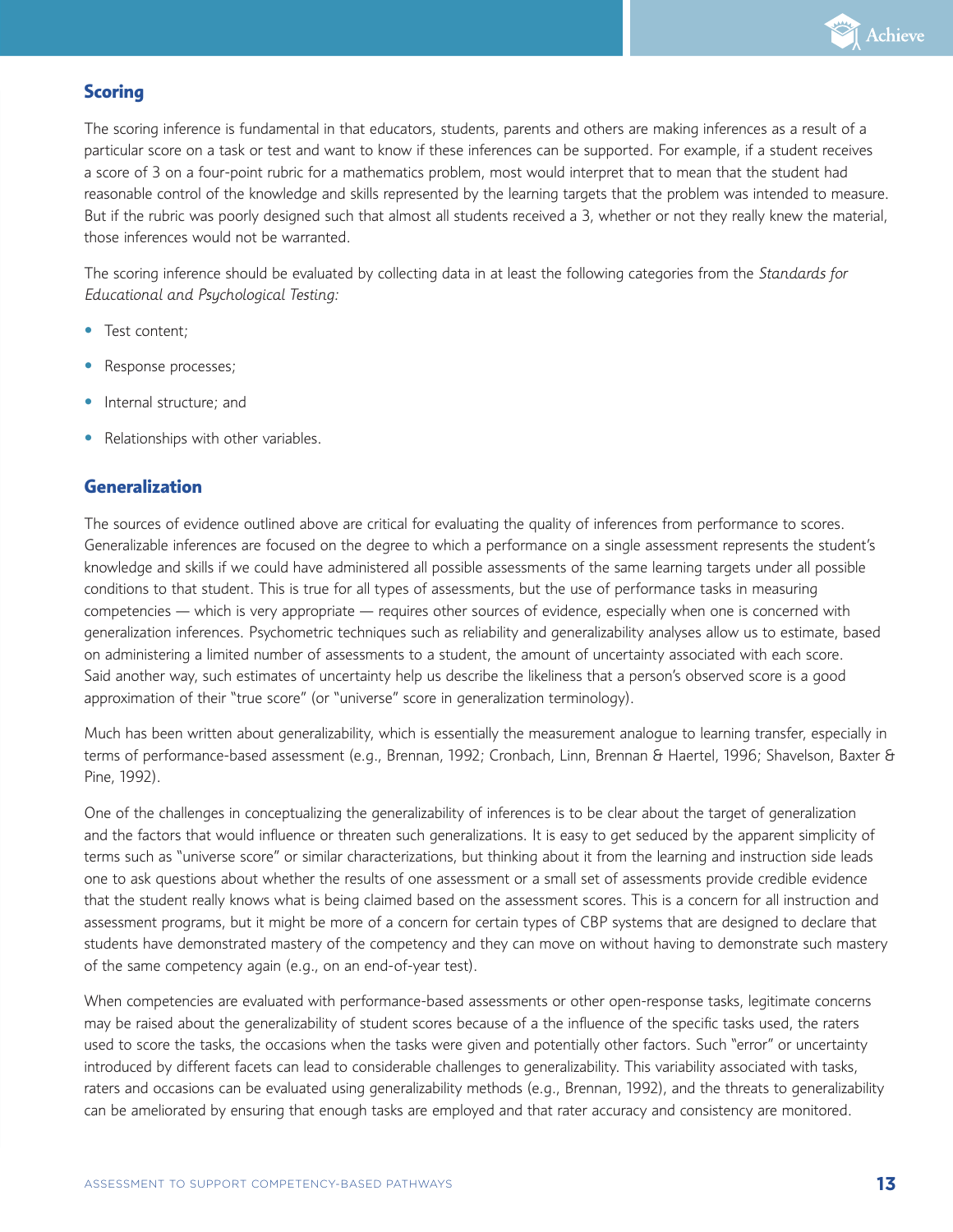#### **Extrapolation**

One of the biggest challenges in any accountability system — and competency-based education is often used for studentlevel accountability — is determining approaches for aggregating and weighing evidence and then using the aggregated evidence to establish mastery or other identified performance levels tied to an inference of competence. We base the following discussion on the assumption that we can improve the measure of competencies, especially college- and careerready competencies, with multiple assessments. Therefore, the results from multiple assessments will need to be aggregated in a defensible way to determine if students have achieved the required performance on the competencies.

Generalization is focused on evaluating the degree to which inferences based on scores from an assessment can support interpretations about how well the student knows and/or is able to do the specific learning targets (competencies) represented by the assessment. Extrapolation has to do with inferences from the specific learning target(s) to the larger domain of which that learning target is a part. For example, if assessments yield evidence of successful performance by students on learning targets having to do with classification, cell theory, genetics and scientific inquiry, one would like to conclude that the student is competent in high school biology. To substantiate such an inference, one would first have to determine the degree to which each assessment can support generalizability inferences and then evaluate the degree to which each assessment and the set of assessments adequately represent the target domain.

As discussed in the previous section, competency-based education systems have been designed, in part, to move away from compensatory-based assessment systems, in which as long as the student, on average, knows enough of a large domain (e.g., biology), he or she is not generally required to know enough of each important subarea (e.g., within biology) to be considered successful (competent). Most CBP systems organize the required competency by course, subject area, and/or interdisciplinary knowledge and skills, and while documenting students' mastery of specific competencies within each content area is valuable, most stakeholders care about whether or not students are competent at these larger levels. Therefore, validating extrapolation inferences should be an important consideration in evaluating the validity of CBP assessment systems.

Judgmental approaches that examine and map the content of each of the assessments to the target domain would provide useful information regarding the degree to which the set of assessments can support inferences about that domain. Additionally, the ways in which the individual assessment results are combined can to lead to more or less defensible inferences regarding both generalization and extrapolation.

#### **Decision**

Ultimately, CBP lead to evaluative decisions, and these decisions may have policy implications, illuminate barriers to the system that is envisioned, or require states and districts to anticipate potential consequences. These decisions can range from low-stakes decisions that are used to guide instruction to high-stakes decisions such as certification and graduation. The validity evidence needed to support low-stakes decisions such as moving on to the next learning target will likely have been provided already by the evidence described above for scoring and generalization. This is because there are few consequences for being wrong about such determinations. If a student is mistakenly advanced to the next learning target, teachers should quickly be able to discover and correct this error. Similarly, if a student is erroneously (or cautiously) held back from advancing to the next learning target, this error should become evident and corrected. There may be some loss of efficiency, but this loss is likely not very critical in the larger scheme.

On the other hand, some states or school districts with competency-based systems may have policies that include high-stakes decisions such as graduation or certification determinations. Being wrong about such determinations may have significant consequences for students. Given that students in a competency-based learning environment should have flexibility to demonstrate mastery through various methods of assessment, it is more likely that these decisions are being made using multiple assessment measures. States and districts, therefore, must consider how they will establish performance standards for making determinations of student competency across various methods of assessment. These decisions should occur at the overall determination level, but if such overall determinations (e.g., graduation) are based on conjunctive methods for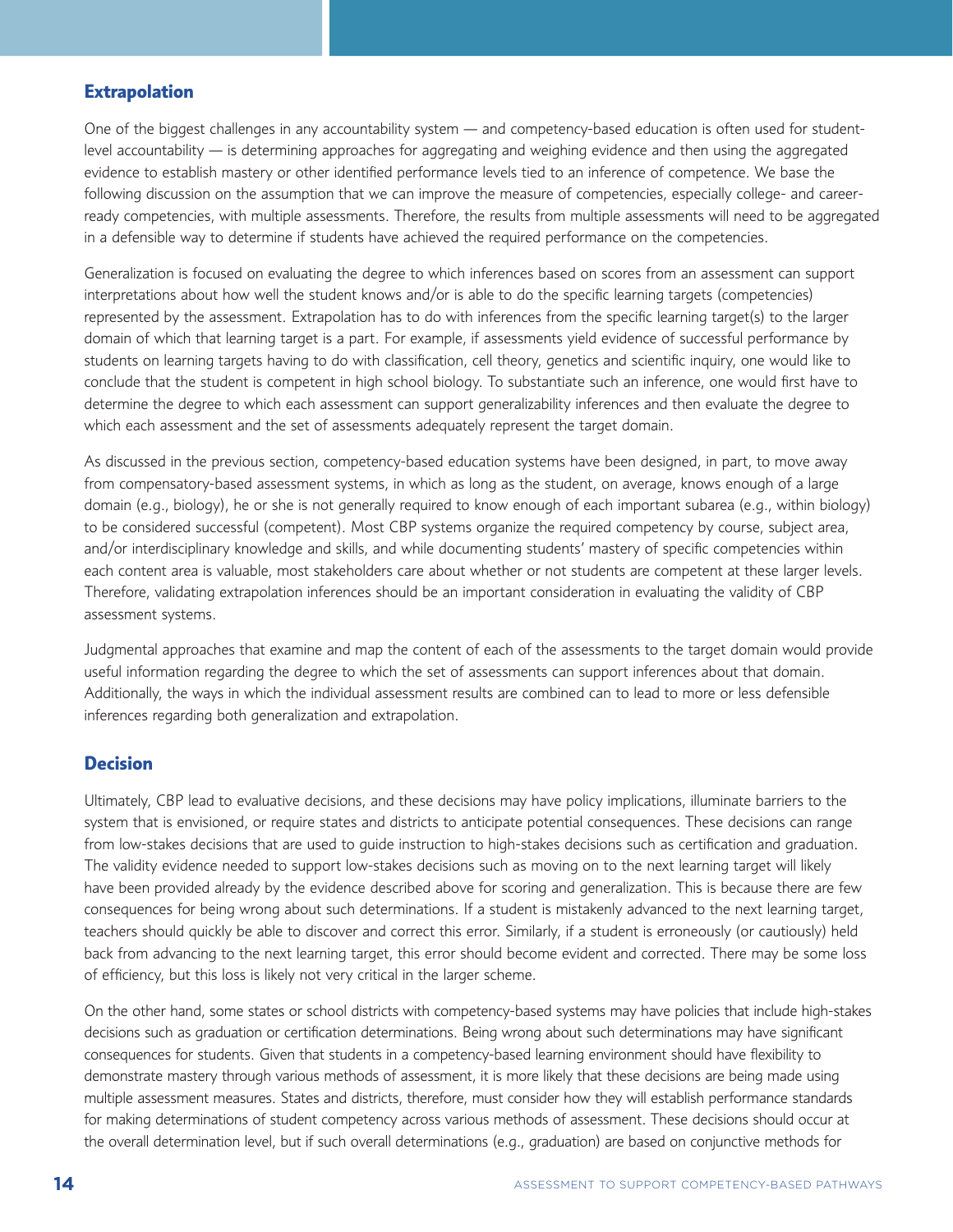

aggregating individual competency decisions, then deliberative approaches for establishing "good enough" (i.e., performance standards) must be employed as well. In more formal settings, standard setting is the process of converting written descriptions of performance into cut scores on an exam or other collection of quantitative data. If done correctly, it is a deliberate and systematic process designed to develop shared meaning among those selected to participate in the activity (the panelists) so they can establish cut scores based on a common understanding of performance. Much has been written about validity requirements for performance standards (e.g., Hambleton, 2001; Shepard, 1993) as a result of such standardsetting activities, and evidence substantiating overall competency determinations must be provided and evaluated.

#### **Values and Consequences**

Kane (2006) and others (e.g., Shepard, 1993) suggested that the evaluator must attend to values and consequences when evaluating a decision procedure such as when a testing program is used as a policy instrument, as is the case with essentially all state tests. When conducting such a validity evaluation, the values or uses inherent in the testing program must be made explicit, and the consequences of the decisions as a result of test scores must be evaluated (e.g., Cronbach, 1971; Lane & Stone, 2002; Linn, Baker & Dunbar, 1991; Messick, 1989, 1995; Shepard, 1997).

CBP assessments may be incorporated into larger accountability systems and used to serve policy aims, and the consequences of these decisions must be considered in validity evaluations. More directly, CBP instructional and assessment systems are used in a growing number of places to support graduation decisions, which certainly have consequences. Therefore, when evaluating the validity of a CBP system, stakeholders and evaluators must be particularly attentive to unintended negative consequences that may arise from denied or reduced opportunities for advancement.

Another aspect of consequential evidence relates to the larger CBP system and not exclusively to the assessment system. Part of a validity argument for a competency-based system should relate to the claim that meeting the competencies will lead to important outcomes (e.g., enduring understandings) for students because the competencies represent constellations of critical content, skills and dispositions. As noted throughout this section, the assessments should reflect this complexity, but the question of whether mastering the overall or particular set of competencies leads to the intended outcomes is one that needs to be addressed. Such questions are likely beyond a validity evaluation of a CBP assessment but should still be evaluated as part of an overall program evaluation of the CBP system.

### **Conclusion**

CBP models represent a promising approach for improving equity and excellence toward college and career readiness for all students. To realize this promise, CBP require accurate and useful assessment information. Indeed, many education leaders look to CBP to help promote high-priority outcomes to prepare all students for success in college and career. We have outlined some of the key decision points as well as strategies for design and validation. Establishing quality assessment systems in a CBP framework is not without challenges, but good options exist. Using a competency-based approach can help provide a close linkage between the learning targets and assessments, but this coherence cannot be assumed. Designing assessment systems for CBP requires thoughtful considerations of such features as grain size, learning sequences, aggregation and decisions, and consequences. Again, none of these features requires a new conceptualization of assessment, rather existing measurement knowledge and procedures can be adapted to serve CBP systems.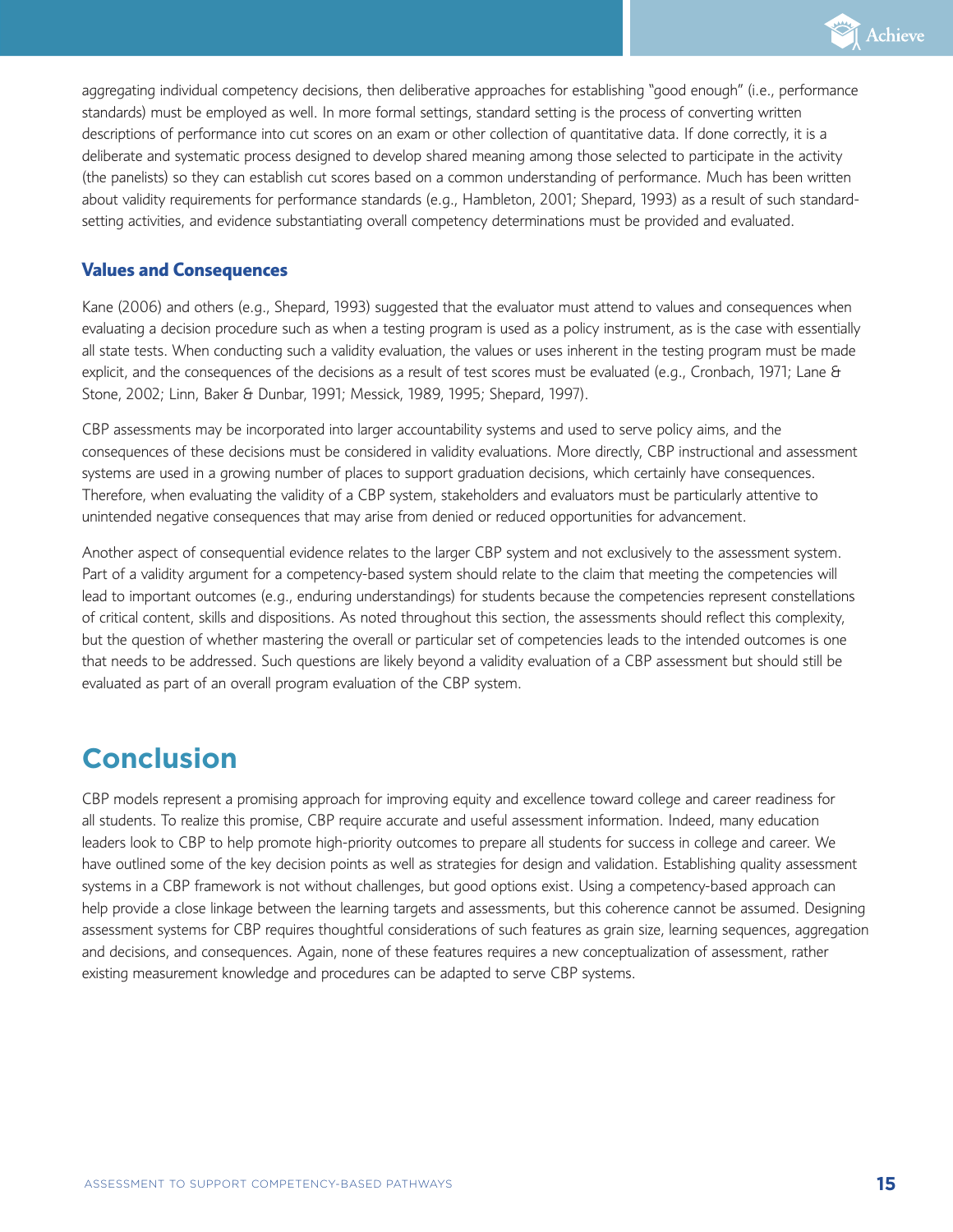# **References**

Achieve. (2013). *Advancing Competency-Based Pathways to College and Career Readiness: A State Policy Framework for Graduation Requirements, Assessment and Accountability.* Competency-Based Pathways Working Group.

American Educational Research Association, American Psychological Association and the National Council on Measurement in Education. (2014). *Standards for Educational and Psychological Testing*. Washington, DC: American Psychological Association.

Brennan, R. L. (1992). *Elements of Generalizability Theory*. Iowa City, IA: American College Testing Program.

Cameto, R., Bechard, S., & Almond, P. (Eds.). (2012). *Third Invitational Research Symposium: Understanding Learning Progressions and Learning Maps to Inform the Development of Assessment for Students in Special Populations*. Manuscript in preparation. Menlo Park, CA, and Lawrence, KS: SRI International and Center for Educational Testing and Evaluation.

Cronbach, L. J., Linn, R. L., Brennan, R. L., & Haertel, E. (1997). Generalizability analysis for performance assessments of student achievement or school effectiveness. *Educational and Psychological Measurement*, 57, 373–399.

Hambleton, R. H. (2001). Setting performance standards on educational assessments and criteria for evaluating the process. In Cizek, G. J. (Ed.). *Setting Performance Standards: Concepts, Methods, and Perspectives* (pp. 89–116). Mahwah, NJ: Lawrence Erlbaum.

Hess, K. (Ed. & Principal author). (2010). *Learning Progressions Frameworks Designed for Use with the Common Core State Standards in Mathematics K-12*. National Alternate Assessment Center at the University of Kentucky and the National Center for the Improvement of Educational Assessment. Retrieved from: www.nciea.org/ publications/Math\_LPF\_KH11.pdf

Hess, K. (Ed. & Principal author). (2011). *Learning Progressions Frameworks Designed for Use with the Common Core State Standards in English Language Arts & Literacy K-12*. National Alternate Assessment Center at the University of Kentucky and the National Center for the Improvement of Educational Assessment. Retrieved from: www.naacpartners.org/publications/ela\_lpf\_12.2011\_final.pdf

Hess, K. (2012). Learning progressions: Connecting ongoing learning to assessment. *Communication Points Newsletter*, 5. Lexington: National Center and State Collaborative, University of Kentucky.

Mislevy, R. J., Steinberg, L. S., & Almond, R. G. (1999). *Evidence Centered Assessment Design*. Educational Testing Service. Retrieved from: www. education.umd.edu/EDMS/mislevy/papers/ECD\_overview.html

Patrick, S. & Sturgis, C. (July 2011). *Cracking the Code: Synchronizing Policy and Practice to Support Personalized Learning*. *iNACOL*. Retrieved from: www.inacol.org/cms/wp-content/uploads/2012/09/iNACOL\_CrackingCode\_full\_report.pdf

Shavelson, R. J., Baxter, G. P., & Pine, J. (1992). Performance assessments: Political rhetoric and measurement reality. Educational Researcher, 21 (4), 22–27.

Wiggins, G. & McTighe, J. (2005). *Understanding by Design: Expanded Second Edition*. Alexandria, VA: ASCD.

Wise, L. (2011). *Combining Multiple Indicators*. Paper prepared for the Partnership for the Assessment of Readiness for College and Careers (PARCC) Technical Advisory Committee. Retrieved from: www.parcconline.org/sites/parcc/files/PARCCTACPaper-CombiningMultipleIndicatorsRevis ed09-06-2011.pdf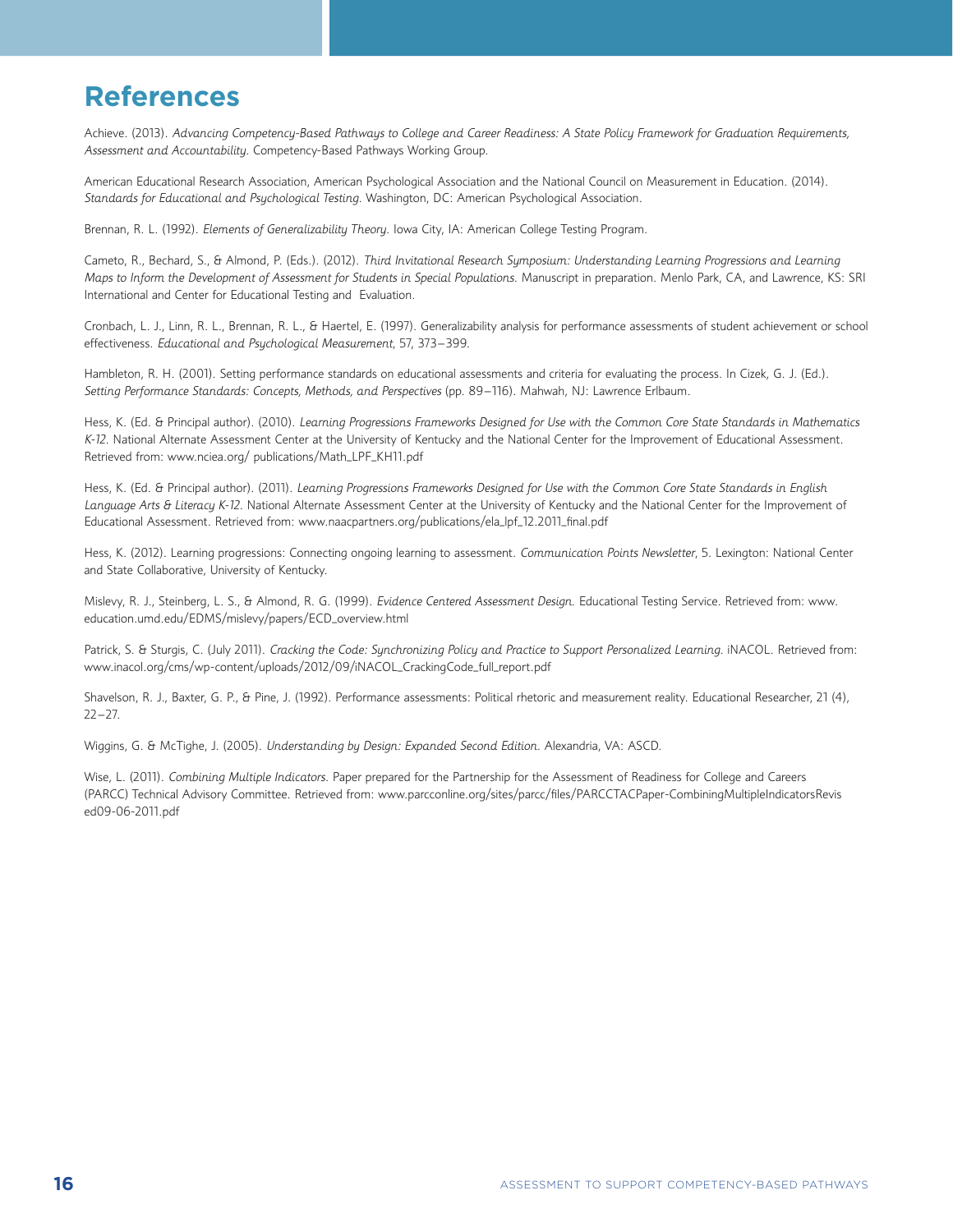

# **Acknowledgments**

Achieve and the National Center for the Improvement of Educational Assessment would like to thank the individuals and organizations who contributed to this paper.

We would like to thank Chris Domaleski, Brian Gong, Karin Hess and Scott Marion, National Center for the Improvement of Educational Assessment, for their leadership in writing the paper. Cory Curl, Senior Fellow, Assessment and Accountability, and Alissa Peltzman, Vice President of State Policy and Implementation Support, Achieve, contributed essential guidance and feedback on the paper.

We would also like to thank the team at KSA-Plus Communications, Inc. for their editorial contributions and Rings Leighton for their design work.

Finally, we would like to express gratitude to the Bill & Melinda Gates Foundation for providing generous funding for this paper.

**Michael Cohen** *President*

Achieve

#### **Brian Gong**

*Executive Director* National Center for the Improvement of Educational Assessment



#### **Published in April 2015.**

CC-BY 4.0 Achieve 2015. This work is licensed under the Creative Commons Attribution 4.0 International License. To view a copy of this license, visit http://creativecommons.org/licenses/by/4.0/ or send a letter to Creative Commons, 444 Castro Street, Suite 900, Mountain View, California, 94041, USA.

Suggested citation: "Domaleski, C., Gong, B., Hess, K., Marion, S., Curl, C., Peltzman, A. (2015). Assessment to Support Competency-Based Pathways. Washington, DC: Achieve."